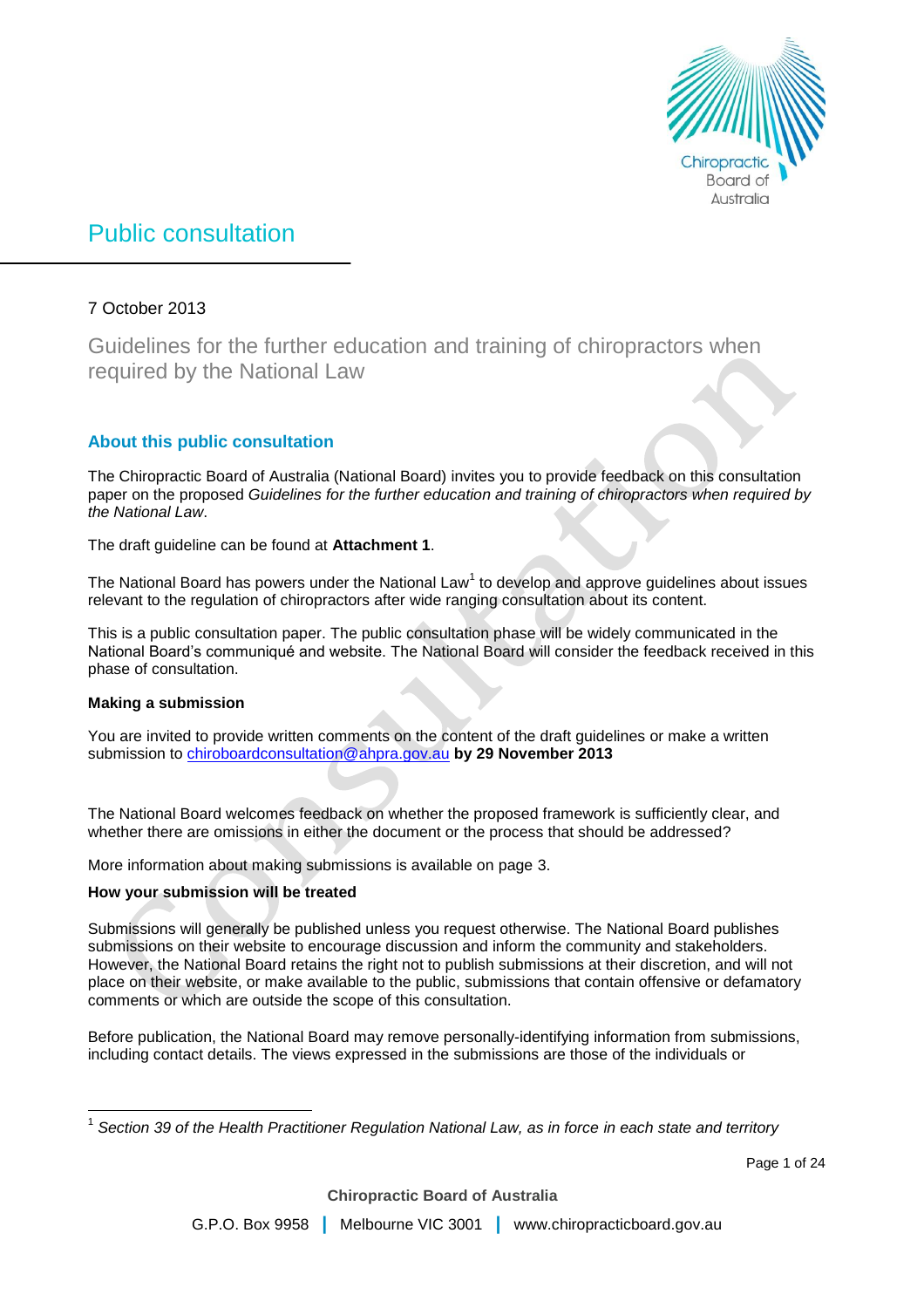organisations who submit them and their publication does not imply any acceptance of, or agreement with, these views by the National Board.

The National Board also accept submissions made in confidence. These submissions will not be published on the website or elsewhere. Submissions may be confidential because they include personal experiences or other sensitive information. Any request for access to a confidential submission will be determined in accordance with the *Freedom of Information Act 1982* (Cwlth), which has provisions designed to protect personal information and information given in confidence.

Please let the National Board know if you do not want your submission published, or want all or part of it treated as confidential.

### Summary of issues

### **Purpose of the proposal**

The National Board has developed the draft *Guideline for the further education and training of chiropractors when required under the National Law* (the guideline) at Attachment 1.

Its aim is to standardise the National Board's approach and provide guidance on how further education requirements can be undertaken in an appropriate, consistent and professional manner.

### **Options statement**

The National Board considered a number of options in developing this proposal.

### *Option one – No change*

Option one would be to not systematise and standardise the process for the further education and training of practitioners when required under the National Law.

Taking this option would leave the development of the structure and content of required further education and training programs at the discretion of the various delegated authorities involved in making and administering such decisions (including AHPRA, professional standards panels and disciplinary tribunals). These programs may or may not consistently include specified learning outcomes, reporting requirements or clear statements about the obligations of all parties involved in the process.

With three years of experience of the National Scheme, variability in approaches has been noted. The National Board believes that both practitioners and the public will be better served by a more consistent and reliable processes as set out in option two.

### *Option two – Develop guidelines for the further education and training of chiropractors*

Option two, the **preferred option**, is to develop guidelines for further education and training of chiropractors when required by the National Law

The National Board notes that there is a lack of suitable further education programs available to practitioners, and that most require the development of customised programs. This guideline seeks to promote consistent and reliable processes that have been demonstrated to provide appropriate learning outcomes for practitioners requiring further education under the National Law. The National Board has drawn from the experiences of the former state regulation schemes that managed this activity before the National Scheme.

The reporting process included in the guideline will provide the National Board with a monitoring tool, and assurance that learning outcomes are being achieved.

These guidelines are not intended to impose additional regulatory or threshold requirements on chiropractors. They aim to provide a framework for consistency and guidance on further education and training when required by the National Law.

#### **Background considerations**

The National Board has developed this draft guideline to support the development of customised further education programs and the administration of these programs by AHPRA state and territory offices.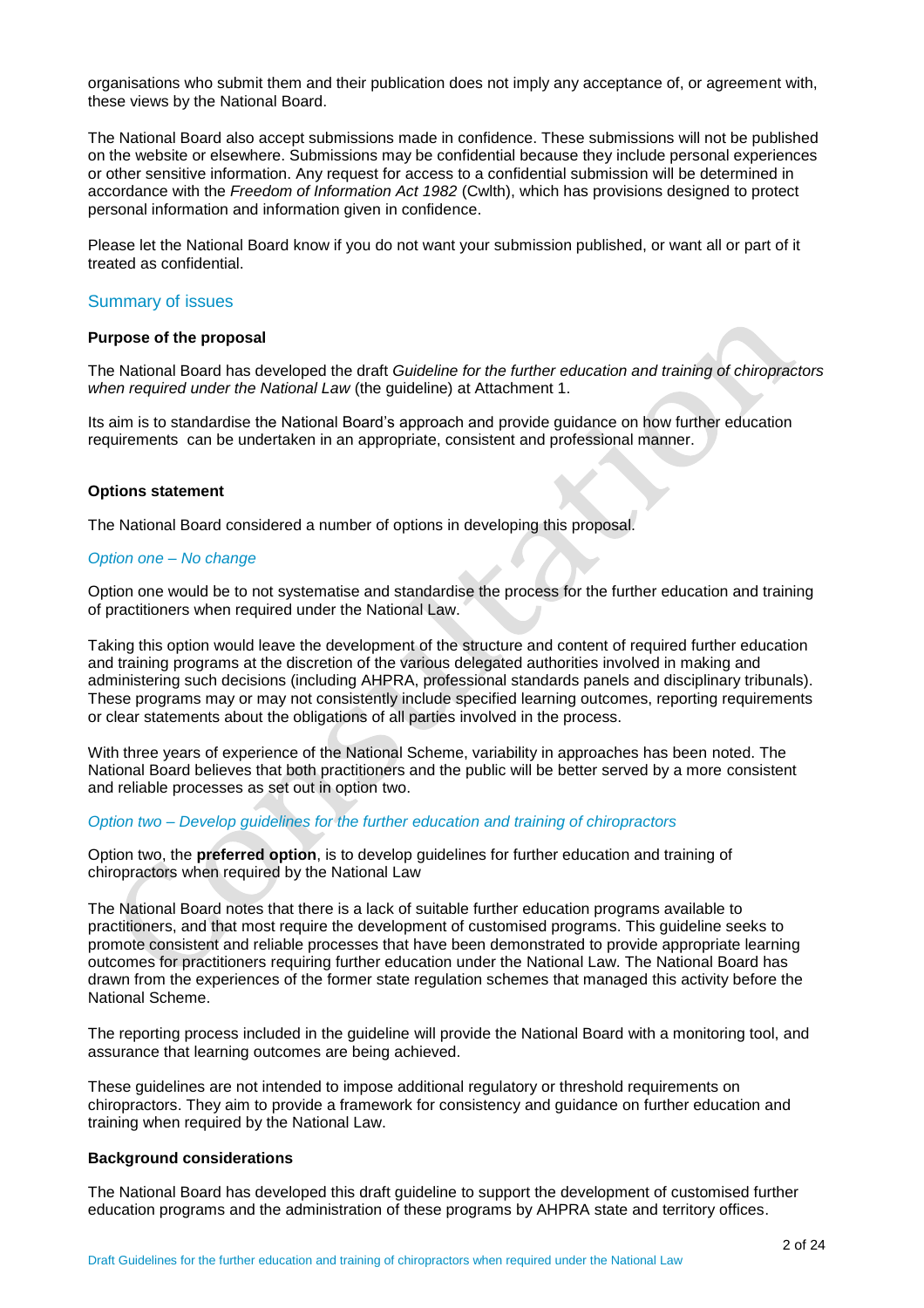Chiropractors, for a variety of reasons, may be required by the National Board under the National Law to undertake further education and training.  $2^{\circ}$  Further education and training can be used to rehabilitate or restore a practitioner's skills in one or more areas of their professional practice. It can also retain practitioners as safe and effective member of the chiropractic health workforce.

The draft guideline will apply to further education for practitioners who are in not in clinical practice as well as those who are in clinical practice.

Whether or not a practitioner should remain in clinical practice whilst requiring further education is a separate threshold decision to be made by a decision making body under the National Law. These guidelines do not support or inform that decision. Should concerns arise about a practitioner's suitability to remain in clinical practice during the education and training process, there are reporting mechanisms set out in the guideline so that appropriate action can be taken by the National Board to ensure the safety of the public.

The draft guideline provides for regular reporting to enable the National Board to monitor a practitioner's progress and take appropriate action if satisfactory progress is not made, or if reasonable outcomes are not achieved. To assist and manage the small administrative burden associated with this, reporting templates are included in this guideline.

The National Board is conscious that there is a lack of suitable educational resources - external to the National Board and AHPRA - to provide specific further education and training for chiropractors. This has created a need for 'customised' programs to be created case by case. The National Board believes that a mentoring or counselling relationship with clearly defined learning objectives is the most appropriate structure for professional learning to take place. Whether a mentoring or counselling type relationship is appropriate will be determined on the circumstances of each individual case. A customised approach is more efficient – in time and money- as it can be tailored to address the chiropractor's individual learning needs and deliver the prescribed learning outcomes required.

The National Board proposes that the cost burden should remain with the individual who requires the further education and training. A 'user pays' approach was also adopted in most states and territories prior to the National Scheme

This guideline differs from the *Guidelines for the supervision of chiropractors* in that it aims to support the achievement of defined learning outcomes and objectives as set out in an approved further education and training plan. It does not aim to supervise the professional performance of a practitioner until satisfactory competence is observed by a supervisor.

The draft guideline provides guidance on the:

- principles of further education and training requirements and responsibilities of the parties
- standardised arrangements to undertake further education and training, and
- reporting requirements.

This guideline does **not** cover:

- mentoring, counselling or further education of students
- mentoring or counselling of practitioners by universities, employers or professional bodies, nor
- supervision of practitioners under an approved supervised practice plan.

# **Making a submission**

If you wish to provide comments on this draft paper, please provide written comments in electronic form (in word format preferably) to [chiroboardconsultation@ahpra.gov.au b](file://meerkat/AHPRA_Global/CONSULTATIONS/Further%20Education%20by%20M%20and%20C/chiroboardconsultation@ahpra.gov.au)y close of business on **29 November 2013**

Submissions by post should be addressed to the Executive Officer, Chiropractic Board of Australia, AHPRA, GPO Box 9958, Melbourne, 3001 by close of business on **29 November 2013**

# **Attachments**

 $\overline{a}$ 

*<sup>2</sup> Under sections 83,179, 191, and 196*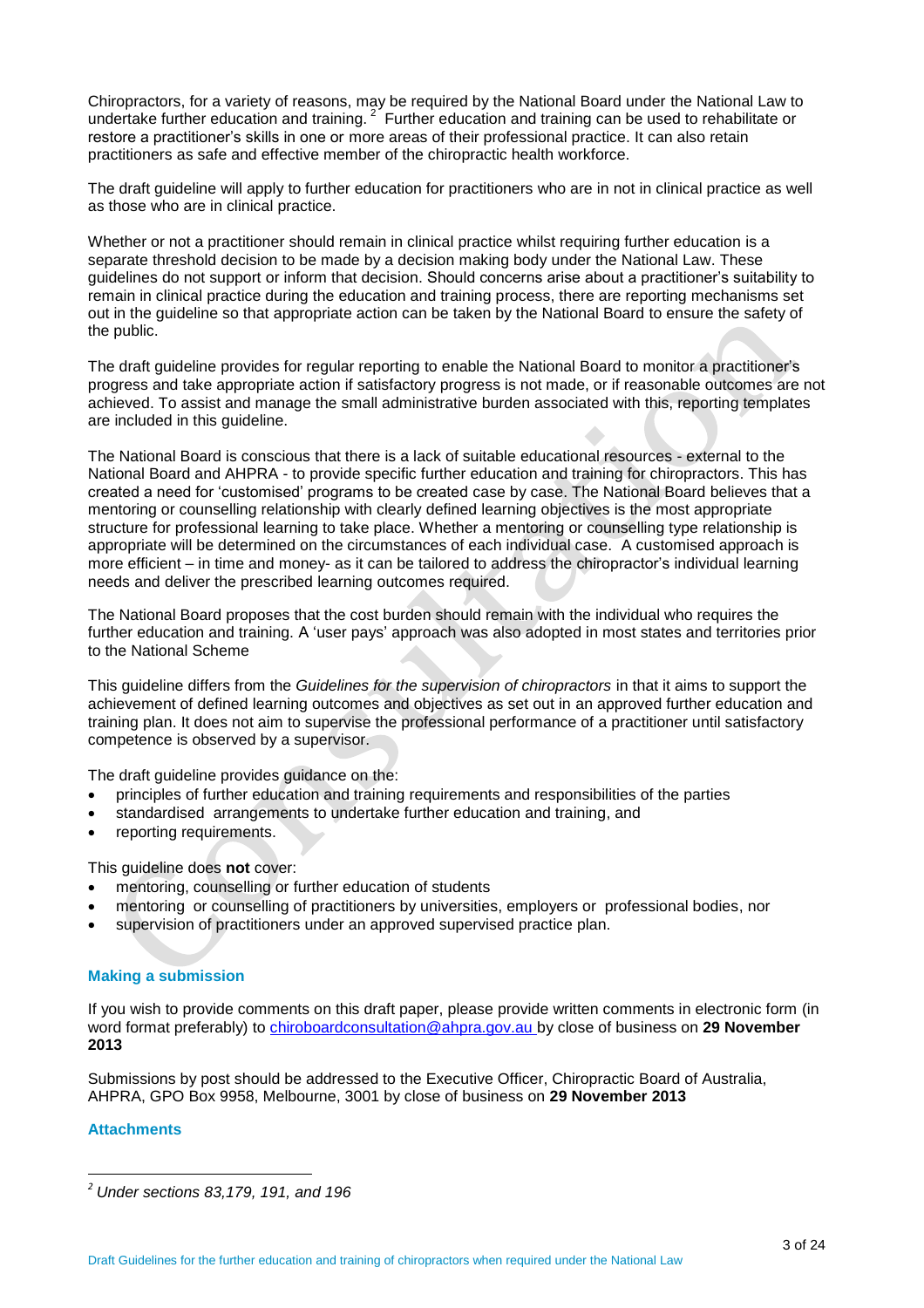The draft *Guideline for the further education and training of chiropractors when required under the National*  Law is at Attachment 1

For the purposes of consultation, the National Board has provided a *Statement of assessment against AHPRA's Procedures for development of registration standards and COAG Principles for best practice regulation* at Attachment 2 to provide additional clarity on the National Board's consideration of this matter.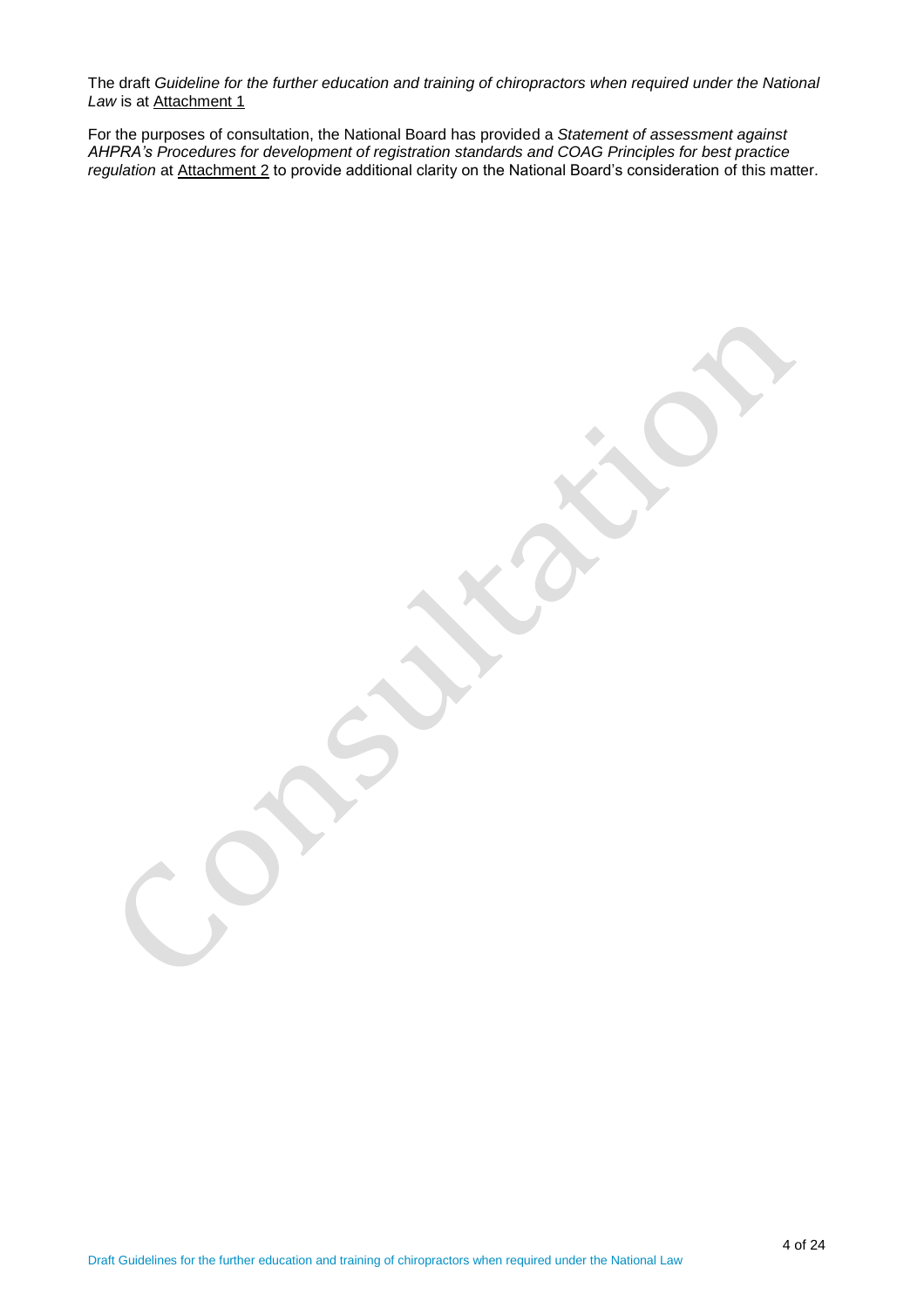# Attachment 1

# Draft *Guidelines for the further education and training of chiropractors when required under the National Law*

7 October 2013

**Contents**

| uullellis                                                                          |         |
|------------------------------------------------------------------------------------|---------|
| What these guidelines are for                                                      | Page 5  |
| Purpose                                                                            | Page 5  |
| Summary                                                                            | Page 6  |
| Scope                                                                              | Page 7  |
| <b>Definitions</b>                                                                 | Page 7  |
| Principles of further education and training                                       | Page 8  |
| Further education and training activities                                          | Page 8  |
| Requirements and responsibilities                                                  | Page 9  |
| The standard further education agreement                                           | Page 11 |
| Reporting requirements                                                             | Page 12 |
| Changes in arrangements                                                            | Page 12 |
| Appendix 1: Applicable sections of the Health Practitioner Regulation National Law | Page 13 |
| Appendix 2: Standard further education and training plan                           | Page 16 |
| Appendix 3: Reporting Template                                                     | Page 21 |

# **What these guidelines are for**

This guideline applies to any required further education and training of chiropractors, under the provisions of the National Law.<sup>3</sup> This further education is mainly to be carried out by registered chiropractors for registered chiropractors, although other professionals with specific expertise may also be required to conduct this activity in certain circumstances.

This guideline is permissible in proceedings under the National Law. It may be used as evidence of what constitutes appropriate professional conduct or practice for the chiropractic profession in proceedings against a chiropractor under the National Law

The sections of the National Law relevant the development and use of this guideline are set out in **Appendix 1.**

# **Purpose**

The purpose of this guideline is to provide guidance about the further education and training of practitioners, under the provisions of the National Law. This guideline provides a framework to support the management of customised further education and training programs for practitioners to take place in a counselling or mentoring relationship as appropriate.

This guideline supports these processes so that they are:

 $\overline{a}$ *<sup>3</sup> Health Practitioner Regulation National Law, as in force in each state and territory (the National Law)*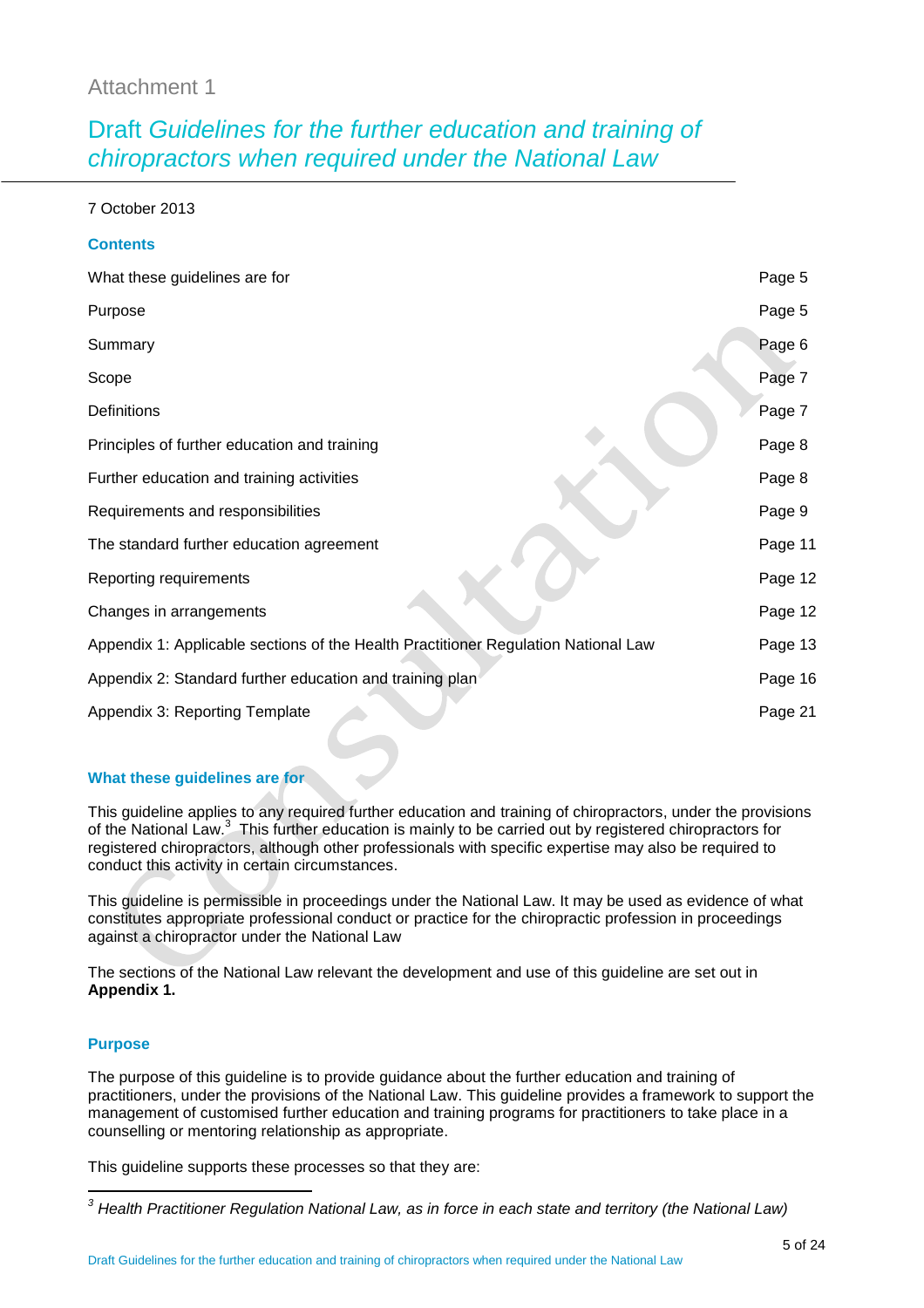- safe
- effective
- reliable, and
- consistent.

It is important to note that these processes and the scope of this guideline are separate and distinct to the process of supervision and the scope of the National Board's *Guidelines for the supervision of chiropractors.*

Practitioners may be required by the National Board<sup>4</sup> to undertake further education and training for a variety of reasons.

The National Board believes that a mentoring or counselling relationship with clearly defined learning objectives is an appropriate model in most circumstances for the further education of registered chiropractors when so required under the National Law. This guideline may not be applicable where more formal or didactic further education is required by a practitioner.

# **Summary**

This guideline provides guidance on the:

- principles of further education and training
- requirements and responsibilities of the parties
- standard form of agreement for further education and training, and
- reporting requirements, including templates.

The National Board endorses the principles of restorative and rehabilitative justice and therefore supports the application of educative, and compliance based approaches when it is appropriate to do so.<sup>5</sup>

### **Part 8 of the National Law**

The need for a chiropractor to undertake further education and training may become apparent from a health, conduct or performance process under Part 8 of the National Law. For example it may arise from a Tribunal or Professional Standards Panel hearing.

The National Board considers that in many cases, further education is an opportunity for skill restoration and/or behaviour change in a practitioner who has been found to have engaged in unsatisfactory professional conduct, professional misconduct or unsatisfactory professional performance in one or more areas of their professional practice.

Whether or not a practitioner is suitable to remain in clinical practice with identified weaknesses or deficiencies is a threshold decision to be made by a decision making body under the National Law, separate to the operation of this guideline. These guidelines do not intend to support or guide that decision. This draft guideline applies to practitioners who are in clinical practice, supervised clinical practice or not in clinical practice.

As part of the disciplinary process, the provisions of s178 of the National Law provide that the National Board or its delegate may:

- accept an undertaking from a practitioner
- impose conditions on a practitioner's registration, including, for example, in relation to a practitioner:
- a condition requiring the practitioner to complete specified further education or training within a specified period
- a condition requiring the practitioner to do, or refrain from doing, something in connection with their practice
- a condition requiring the practitioner to report to a specified person at specified times about their practice

# **Part 7 of the National Law**

 $\overline{a}$ 

*<sup>4</sup> Under sections 83,179, 191, and 196 of the National Law*

*<sup>5</sup> Public risk is a key determinant in deciding on the application on an educative approach.*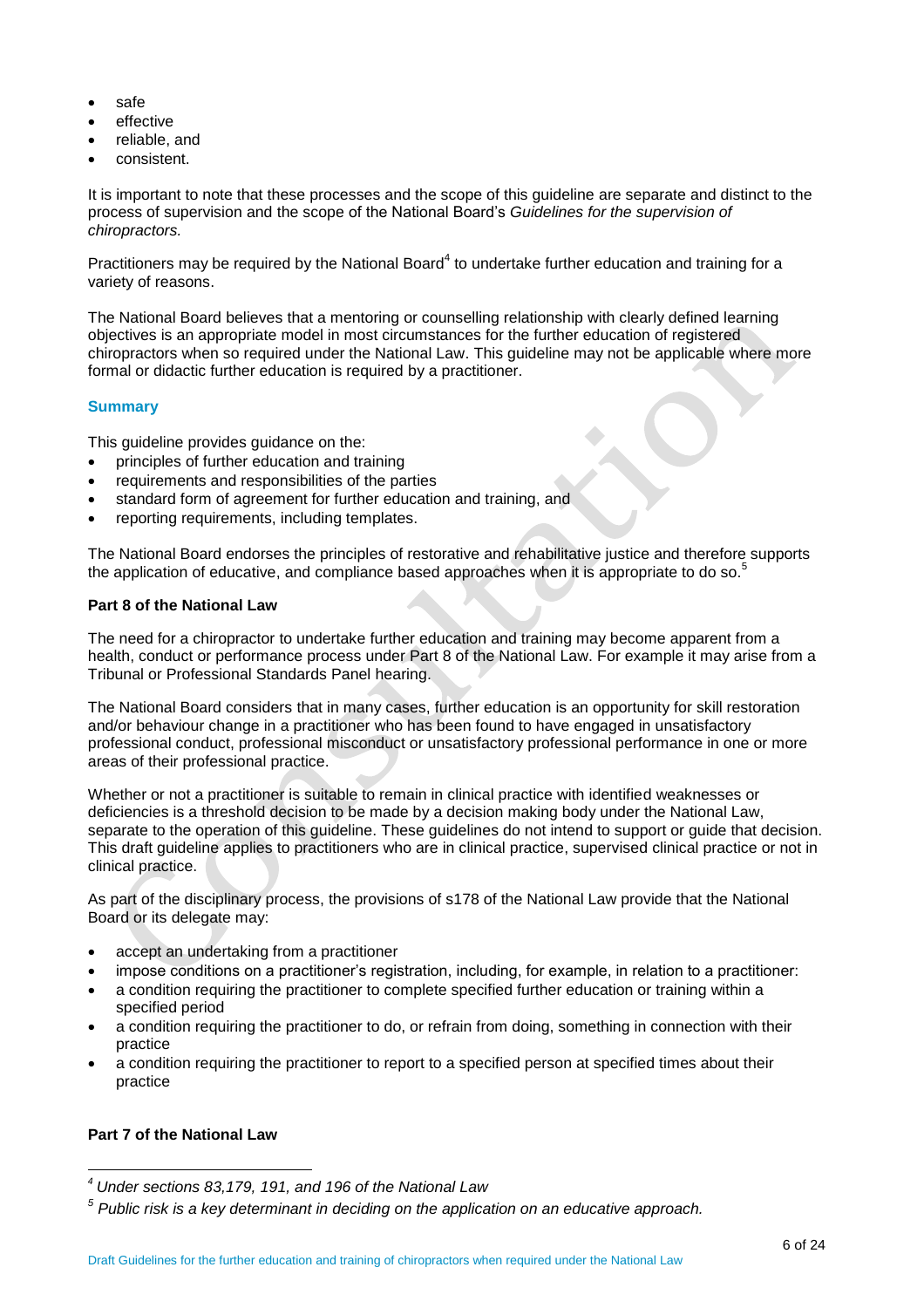The need for a chiropractor to undertake further education and training may arise as part of the registration processes described in Part 7 of the National Law. For example, it may arise because of questions about a practitioner meeting the requirements of a registration standard, a change in their type of practice, or concerns about a practitioner's suitability for registration. The National Law gives the National Board the power to impose conditions on the registration of a practitioner, including the requirement for the practitioner to undertake further education and training.

# **Scope**

The range of registration and notification matters under the National Law to which this guideline may apply, may include but not be limited to practitioners who:

- are returning to practice after an absence and do not comply with the requirements of the National Board's *Recency of practice registration standard*
- have a condition or undertaking that requires them to undertake further education and training
- intend to make a significant change to their practice to a different field or scope, and/or
- are required to undertake further education and training as the result of a conduct, health or performance process under the National Law.

These guidelines apply to both the Board approved person providing the further education and training and the practitioner receiving it.

The scope of this guideline **is not** intended to cover:

- mentoring, counselling or further education of students
- mentoring or counselling of practitioners by universities, employers or professional bodies, nor
- supervision of practitioners under an approved supervised practice plan.

# **Definitions**

 $\overline{a}$ 

**Practice** means any role, whether remunerated or not, in which the individual uses his/her skills and knowledge as a health practitioner in the profession. For the purposes of National Board's *Recency of practi*ce *registration standard*, practice is not restricted to the provision of direct clinical care. It also includes working in a direct non-clinical relationship with clients, working in management, administration, education, research, advisory, regulatory or policy development roles, and any other roles that impact on safe, effective delivery of services in the profession and/or uses the individual's professional skills.

**Mentoring** is a developmental partnership through which one practitioner (mentor) shares knowledge, skills, information and perspective to foster the personal and professional growth of another practitioner. 6 The mentoring relationship is generally considered by the National Board to be more interactive and less formal than that of a supervisor role and has different responsibilities and obligations. For the purposes of this guideline, mentoring is required to take place to achieve defined learning outcomes and objectives as set out in the approved further education and training by mentoring and/or counselling plan*.*

A **Board approved person** is a suitably qualified and experienced practitioner that is approved by the Board for the purpose of further education. They must be an experienced registered practitioner, with a minimum of three years' practice as a registered practitioner and not be subject to any conditions, undertakings or reprimands that might impact their ability to be an effective educator/mentor/counsellor. Only in appropriate circumstances would a health practitioner who is not a chiropractor be considered as a Board approved person, such as for counselling or further education on specific content or in very remote locations.

The National Board maintains a list of approved persons in each state and territory for the purposes of further education. Additional persons may be appointed to this list if required. The Board approved person has a responsibility to adhere to the agreement he or she enters into with the National Board to administer the approved plan.

The **practitioner** is the registered practitioner who receives the further education by mentoring and/or counselling from the Board approved person in accordance with an approved further education and training plan.

*<sup>6</sup> [http://cmcismentorprogram.wordpress.com/mentoring-program-manual/definition-of-mentoring,](http://cmcismentorprogram.wordpress.com/mentoring-program-manual/definition-of-mentoring) accessed 29 May 2012*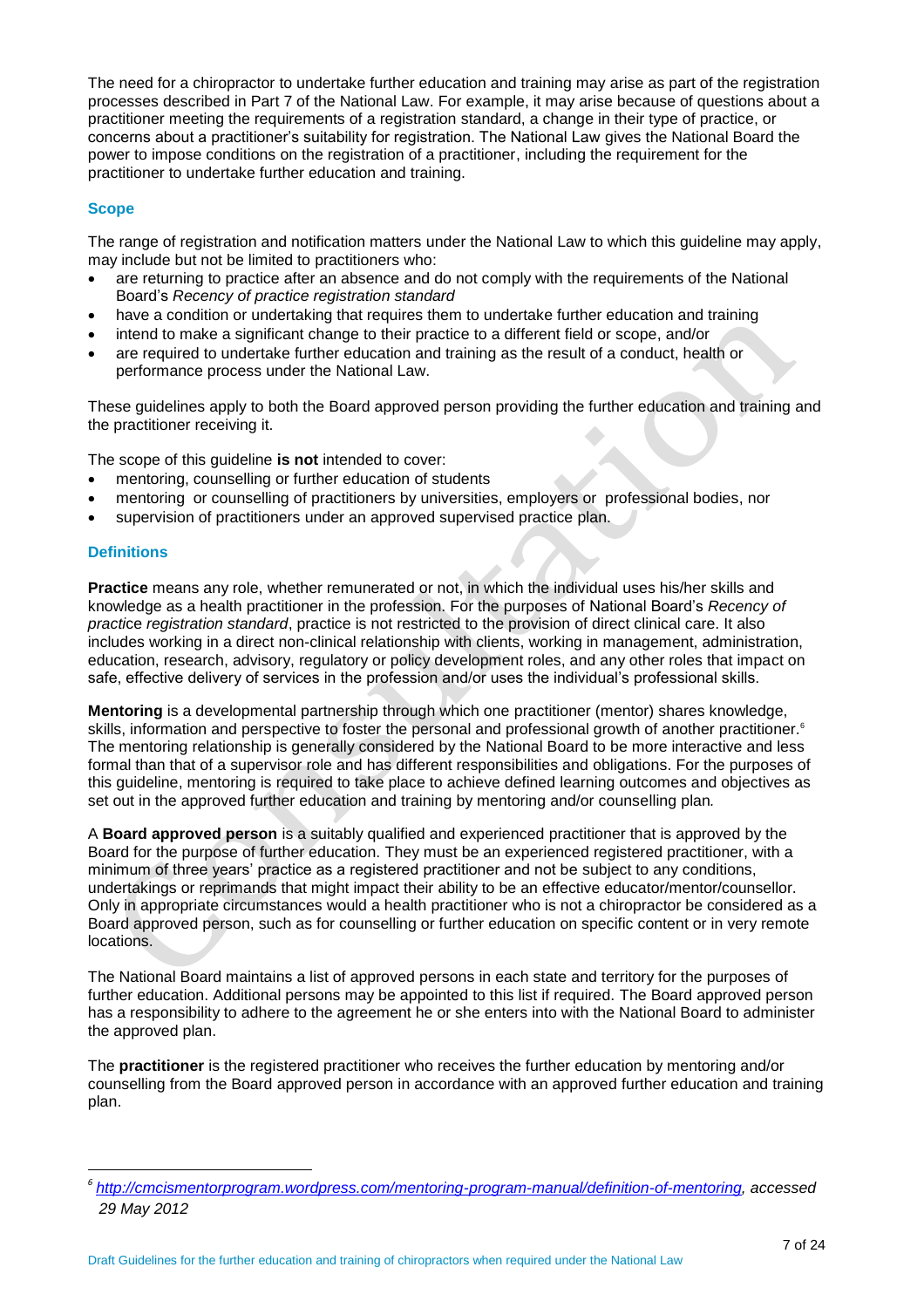**Counselling** in this context is a learning-oriented process, which occurs usually in an interactive relationship between a counsellor and a counselee; with the aim of helping a practitioner learn more about themselves, and to use such understanding to become an effective member of their health care profession<sup>7</sup>. For the purposes of this guideline, the counselling is to take place to achieve defined learning outcomes and objectives as set out in the approved further education by mentoring and/or counselling plan.

An **approved further education and training plan (approved plan)** is a plan that is agreed between the Board approved person and the practitioner which sets out the outcomes and objectives of the required further education and training plan and is subsequently approved by the National Board.

**Further education and training** for the purposes of this guideline is further education and training by a Board approved person under an approved plan that is distinct from that provided by an educational institution.

A **Board approved person's report** is a document submitted in the format approved by the National Board at the intervals agreed in the approved plan and details progress against the approved plan.

### 1. Principles of further education and training

The National Board's expectations of the arrangements for further education and training are outlined in the following principles.

- a. It is each practitioner's professional responsibility to work within the limits of their competence, and to reflect on and understand their own learning needs.
- b. For all Board approved persons, the type and level of further education and training undertaken by the practitioner must be matched to the individual learning needs of the practitioner.
- c. The Board approved person and the practitioner must agree on the duration and content of the learning plan and the reporting requirements, unless determined by a decision making body.
- d. All plans must be then approved by the National Board before commencement.
- e. The onus rests with the practitioner to ensure the reporting requirements are met as agreed in the approved plan.
- f. The Board approved person accepts a professional responsibility to the National Board to properly provide further education and training as specified in the approved plan and comply with the reporting requirements of that plan.
- g. The Board approved person is not responsible for the clinical care, or oversight of the clinical care, provided by the practitioner unless specifically provided for in the approved plan.
- h. At all times, the Board approved person will bear in mind the principles of respect, fairness, flexibility, reliability and validity in their management of this program. Given both the vocational and practical nature of such programs, and because they relate to professional practice, it is appropriate that competency based approaches and first professional competency standards apply to these programs.

# 2. Further education and training activities

The further education and training activities outlined below are designed to ensure that the learning outcomes and objectives of the approved plan are achieved. The activities chosen will depend on a number of factors to be considered by all parties involved in the development of an approved plan. Further education and training activities should be specified in the approved plan.

These factors include, but are not limited to the:

 $\overline{a}$ 

- purpose of the required further education and training
- stated objectives and outcomes of the approved plan, including reasons for the requirement
- previous practice experience, qualifications, skills, competence, suitability and other attributes of the practitioner

*<sup>7</sup> [www.unesco.org/education/mebam/module\\_2.pdf](http://www.unesco.org/education/mebam/module_2.pdf) (contextually modified), accessed 29 May 2012*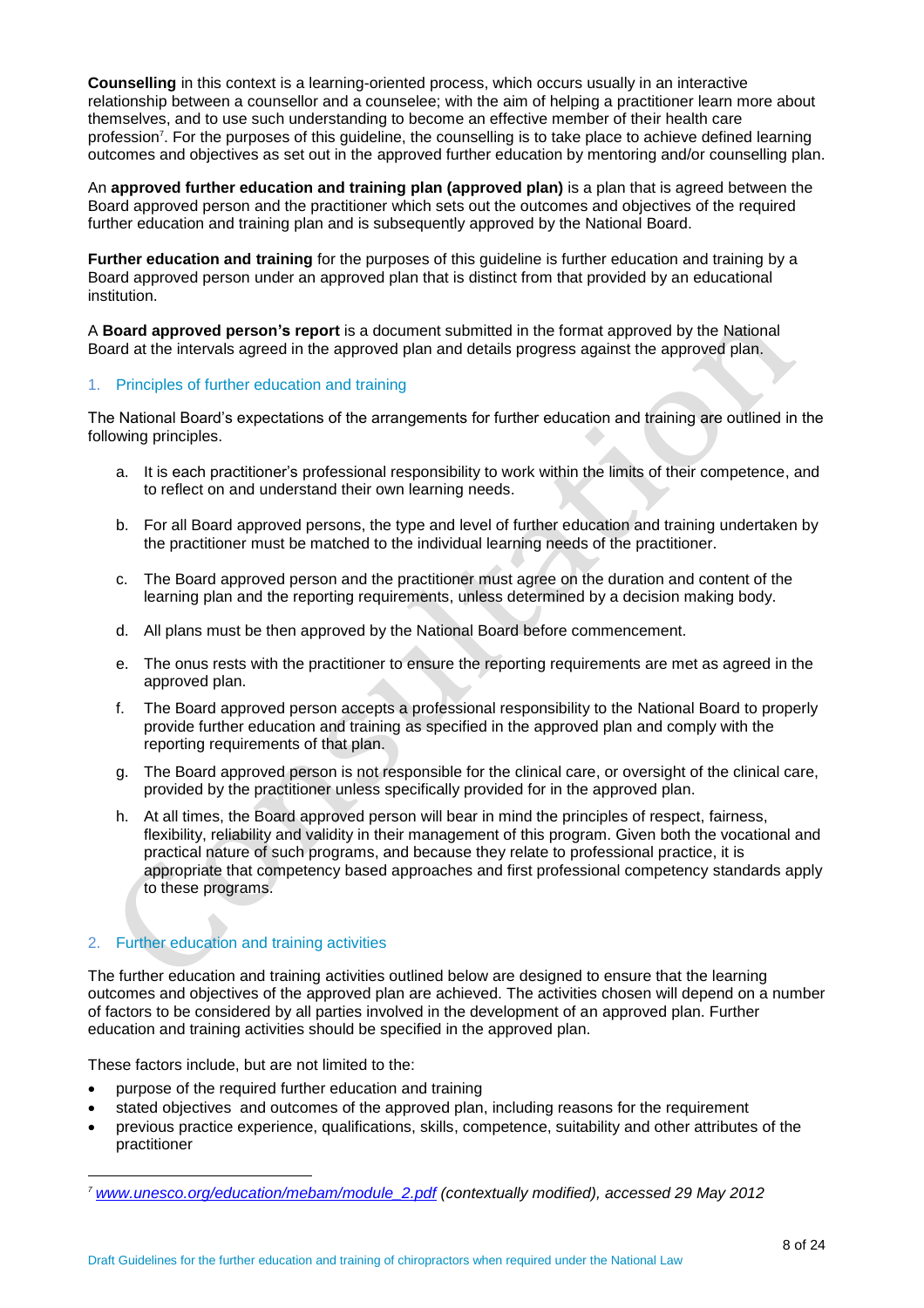- experience, skills and qualifications of the Board approved person, and
- level of risk associated with the purpose of the further education and training requirement.

Activities include, but are not limited to:

- fault finding
- role plays
- verbal questioning
- verbal presentations
- written presentations
- group discussions
- preparation of reports, assignments or other written material
- review of documents and readings
- self assessment/critical reflection, and/or
- portfolio compilation.

### 3. Requirements and responsibilities

### **3.1 Requirements for Board approved persons**

A Board approved person is expected to:

- meet the requirements specified in the definition of a Board approved persons
- agree to act as a Board approved person
- be approved by the National Board, and
- have appropriate Professional Indemnity Insurance coverage.

The relationship between the Board approved person and practitioner must be professional. The Board approved person should be mindful of the requirements of teachers, supervisors and assessors as set out in section 11 of the *Code of conduct for chiropractors*<sup>8</sup> .

Good practice involves avoiding any potential for conflict of interest in the mentoring and/or counselling relationship. For example, counselling someone who is a close relative or friend, or where there is another potential conflict of interest, could impede objectivity and/or interfere with the practitioner's achievement of the learning outcomes.

It is critical that the Board approved person has adequate time for this role. Accordingly, if a Board approved person proposes to provide mentoring and/or counselling for a number of practitioners, the National Board may seek assurance from them that they have the capacity to provide an appropriate commitment to each practitioner.

# **3.2 Responsibilities of the Board approved person**

The responsibilities of the Board approved person include the following:

- 1. Taking reasonable steps to ensure that the practitioner is practising safely, such as through:
	- directly observing the practitioner (if applicable)
	- undertaking individual case reviews, and
	- remediating problems identified during the conduct of the approved learning plan.
- 2. Providing the further education specified in the approved plan
- 3. Providing clear instruction, constructive feedback and being clear about the requirements of any tasks or activities to be undertaken.
- 4. Ensuring that the practitioner is complying with the approved plan and reporting to the National Board if he/she is not.

 $\overline{a}$ 

*<sup>8</sup> Available at www.chiropracticboard.gov.au/Codes-Guidelines.aspx*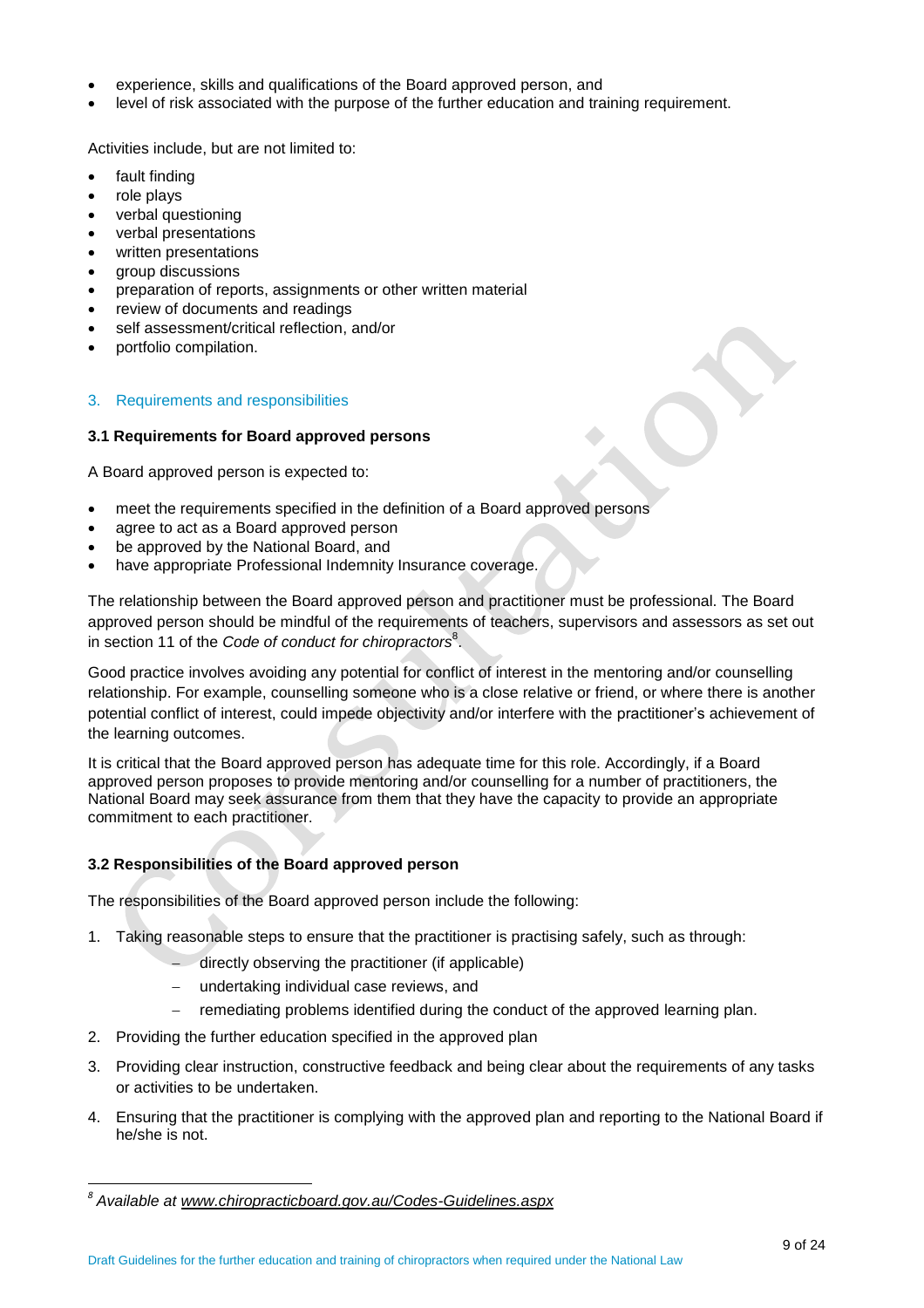- 5. Alerting a practitioner to:
	- their responsibilities as a health care professional
	- the constraints within which they must operate
	- the ethical principles that apply to the profession, and
	- the expectations that apply to a registered health care professional.
- 6. Understanding the significance of further education and training as a professional undertaking and committing to this role including regular, one-on-one, time with the practitioner (which is free from interruptions) as scheduled in the approved plan.
- 7. Disclosing any potential conflict of interest to the National Board, for example a personal relationship or business partnership with the practitioner<sup>9</sup>
- 8. Being accountable to the National Board and providing honest, accurate and responsible reports in the approved form at intervals determined by the approved plan.
- 9. Understanding that the type and amount of further education required within the framework of the approved plan may need to be informed by their assessment of the practitioner.
- 10. Only requiring tasks to be undertaken that are appropriate to the identified learning outcomes and objectives; and that are within the scope of training, competence and capability of the practitioner.
- 11. Maintaining adequate written records of the practitioner's program to assist in transition if there is an unexpected need to change the Board approved person.
- 12. Notifying AHPRA or the National Board immediately if:
	- the relationship with the practitioner breaks down
	- there are concerns that the practitioner's clinical performance, conduct or health is placing the public at risk
	- the practitioner is not complying with conditions imposed or undertakings accepted by the National Board or is in breach of any requirements on their registration
	- the practitioner is not complying with the requirements of the approved plan or there are significant changes to those requirements such as extended absences
	- they are no longer able to provide the level of engagement that is required by the approved plan.
	- issues arise that may be subject to the prescribed mandatory reporting requirements of the National Law as set out in the *Guidelines on mandatory reporting* issued by the National Board. 10

Should a Board approved person fail to properly discharge their obligations under these guidelines and the approved plan, the National Board may consider revoking their status as a Board approved person or taking other action.

The Board approved person is only responsible for the professional conduct and performance of the practitioner as set out in the approved plan.

# **3.3 Responsibilities of the practitioner**

 $\overline{\phantom{a}}$ 

The responsibilities of the practitioner are as follows:

- 1. In conjunction with the Board approved person, understanding:
	- $-$  their own learning needs

*<sup>9</sup> A personal relationship or business partnership between the mentee/counselee and mentor/counselor is not encouraged but will be considered in context by the Board and may be accepted in limited circumstances such as remote locations etc.*

*<sup>10</sup> www.chiropracticboard.gov.au/Codes-Guidelines.aspx*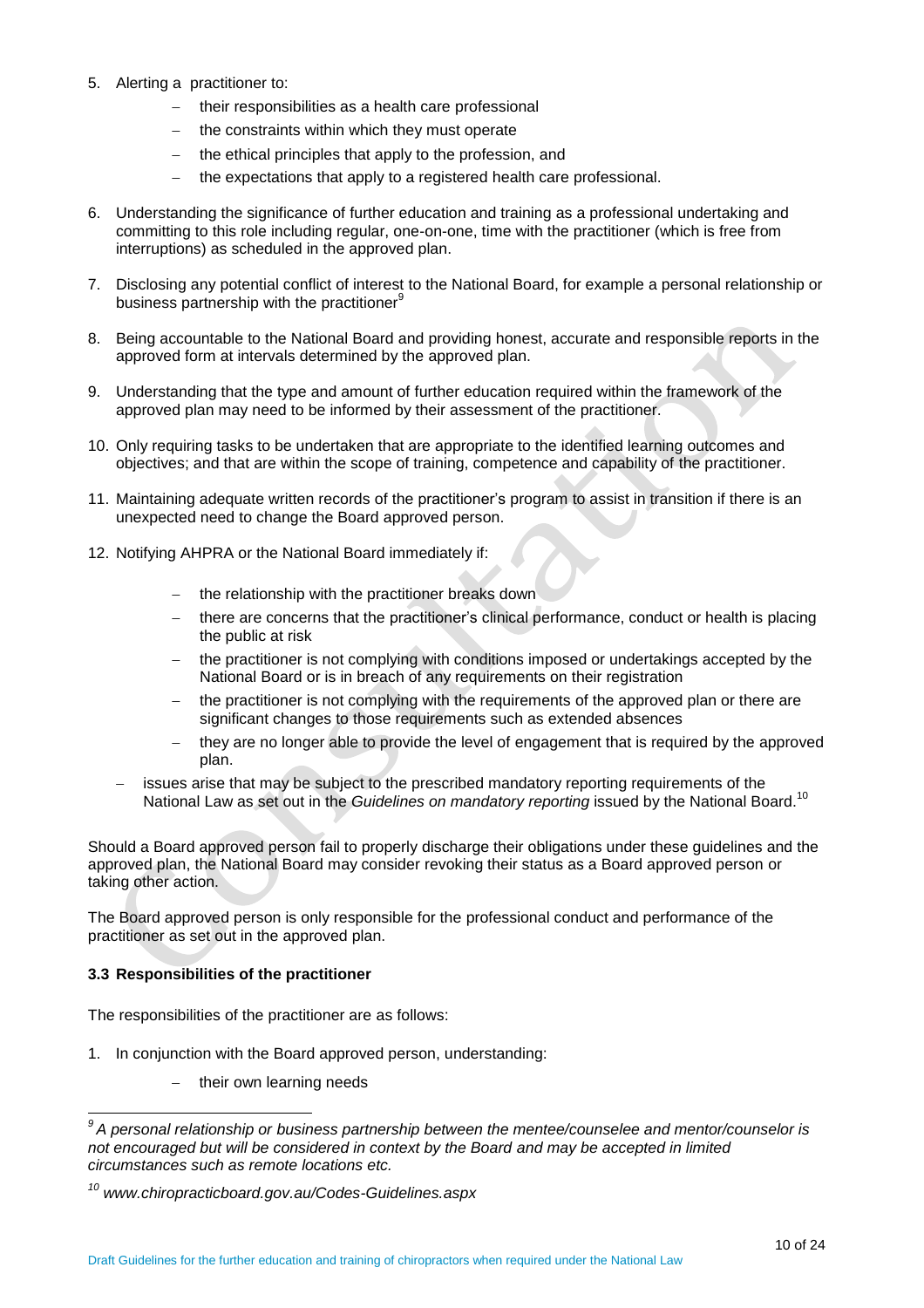- the context of the need for further education and training, and
- any other issues that may affect an effective mentoring/counselling relationship
- 2. Taking joint responsibility for establishing a schedule of regular meetings with the Board approved person and making all reasonable efforts to ensure that these meetings take place.
- 3. Being adequately prepared for meetings with their Board approved person.
- 4. Participating in activities prescribed by the Board approved person to assist determining their future needs and progress.
- 5. Advising the Board approved person immediately of any issues or clinical incidents during the period of the approved plan, which could adversely impact on patient care.
- 6. Reflecting on and responding appropriately to feedback.
- 7. Informing the National Board and Board approved person if the requirements of their approved plan are not being met or if the relationship with the Board approved person breaks down.
- 8. Informing the Board approved person and National Board of any leave or breaks in practice that may impact on the requirements of the approved plan.
- 9. Notifying the National Board in writing within seven (7) calendar days if the approved Board approved person is no longer able to provide the functions required in the approved plan.
- 10. Providing remuneration to the Board approved person (if applicable).

Should the practitioner fail to properly discharge their obligations under these guidelines and the approved plan, the National Board may consider disciplinary or other action.

# 4. The Further education and training plan ( approved plan)

The further education and training plan (approved plan) contains:

- general information about the parties involved, and
- the learning plan.

The recommended content and a template for the development of the approved plan are set out in Part B of **Appendix 2**.

# **4.1 Developing the learning plan and setting reporting requirements**

The learning plan sets out the:

- further education and training requirements
- proposed learning outcomes and activities, and
- reporting to the National Board or its delegate.

The approved plan must be approved by the National Board prior to commencing the further education and training The National Board retains the discretion to amend any aspect of a proposed further education and training plan, including the nominated Board approved person.

There should not be any break in the proposed plan of greater than four weeks without prior approval of the National Board. A break of greater than four weeks without approval may be deemed to be non-compliance with the agreement.

### 5. Reporting requirements

The reporting requirements must be included in the approved plan. However, the National Board may, at any time, exercise discretion about the frequency and structure of any report by advising all parties accordingly.

The approved plan will specify:

- the frequency of reporting
- the content and supporting evidence of progress required in each report, and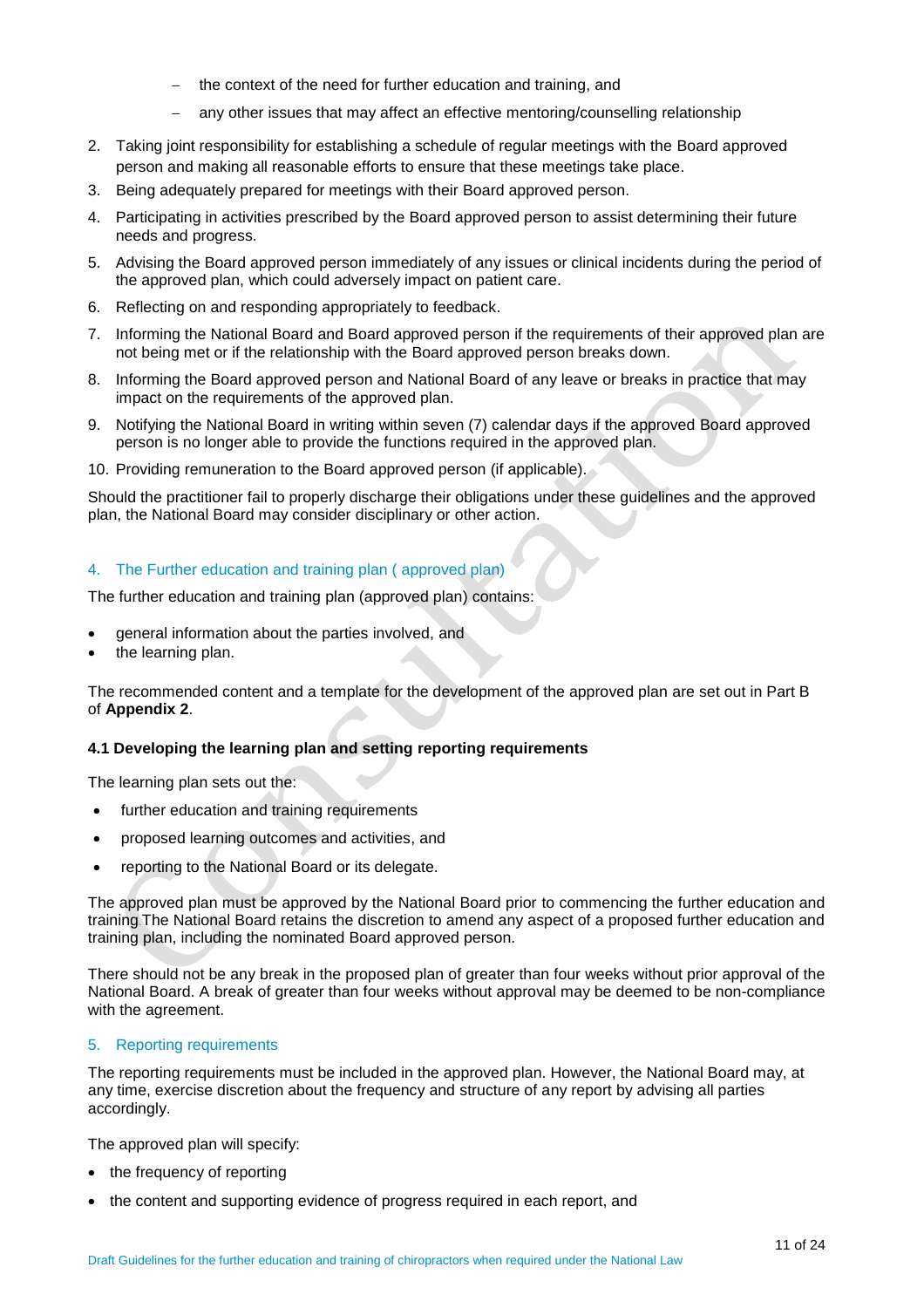• the format of the report.

Reports will be required from both the practitioner and the Board approved person. A Board approved person may at any time provide a verbal report to the National Board if there are immediate concerns with the progress, conduct or performance of the practitioner

Typically, the standard reporting schedule would involve:

- an initial report from both parties after the first month
- reports from both parties every three months, and
- a summary report from both parties on completion of the program.

Both the Board approved person's and practitioner's respective reports should provide detail on the progress made against the requirements listed in the approved plan. They should also explain whether or not the objectives of the approved plan are being achieved - and if not, the measures that need to be implemented to address these deficiencies.

Reports should also include any emerging issues identified by either party. Copies of any report should be provided to all parties.

A reporting template is provided at **Appendix 3.**

### 6. Changes in arrangements

It may be useful to include an alternative Board approved person when further education is initially arranged. This person can take over as the Board appointed person should the Board appointed person be unable to fully discharge their duties. The alternative person will automatically be able to assume the Board approved person's duties if required. e.g. significant Illness or substantial period of leave

When an alternative Board approved person takes over an existing approved plan the practitioner should:

- notify the National Board in writing of change the Board approved person, no less than seven calendar days before the proposed date of change or within seven calendar days of any unexpected absence of the Board approved person (such as due to illness), and
- provide the proposed new Board approved person copies of:
	- any previous reports by both the practitioner and Board approved person, and
	- any previous approved plan(s).

A new Board approved person must be approved by the National Board before they can take over an approved plan.

### **Review**

The Board will review this Guideline at least every five years.

Date of issue: Date of review: Last reviewed: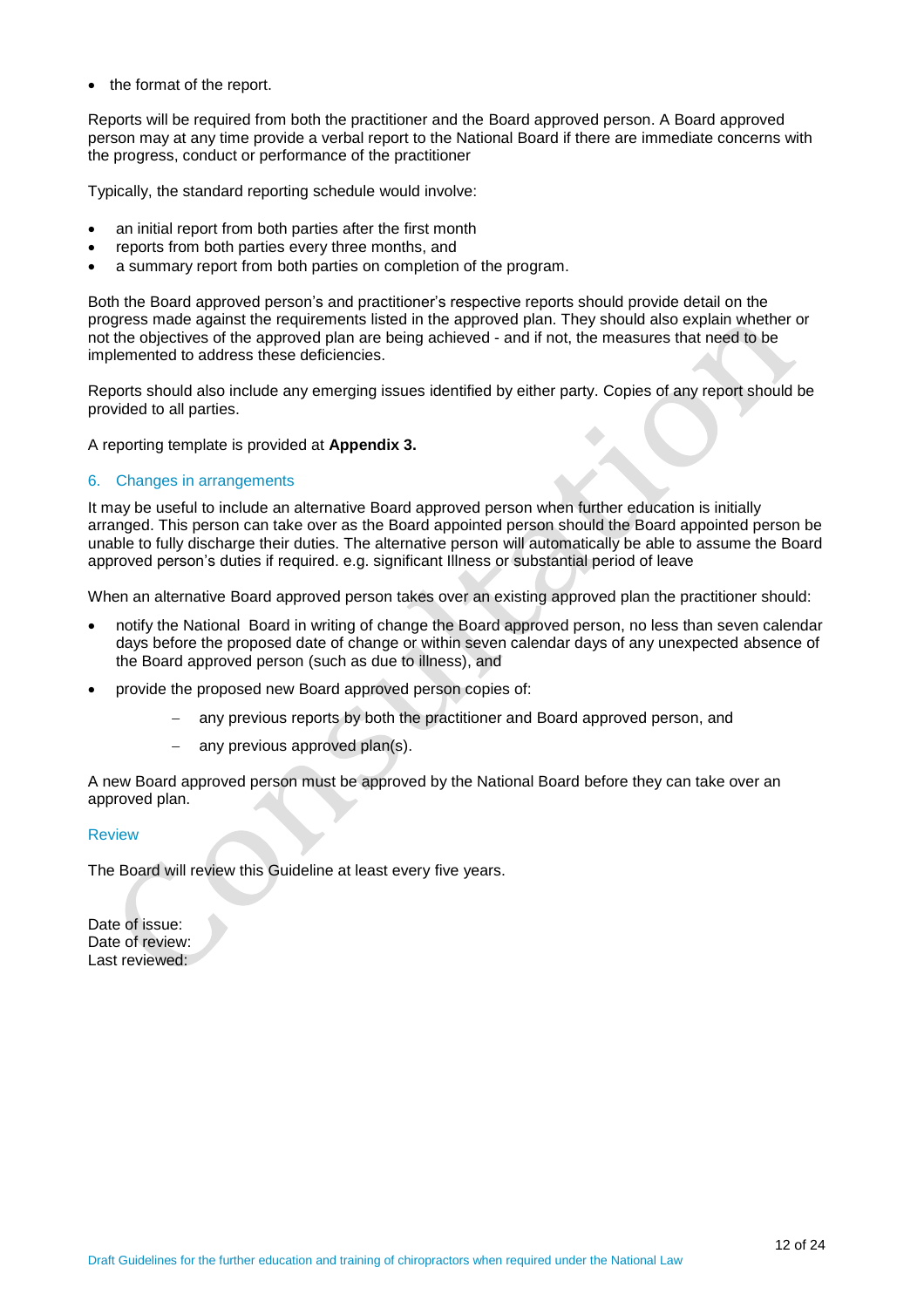# Appendix 1

The guidelines for the *Further education and training of chiropractors by when required under the National*  Law have been developed by the Chiropractic Board of Australia (the National Board) under section 39 of the Health Practitioner Regulation National Law Act (the National Law) as in force in each state and territory*.*

# **Health Practitioner Regulation National Law Act 2009**

# **Part 5 Division 3 Registration standards and codes and guidelines**

### **39 Codes and guidelines**

A *National Board* may develop and approve codes and guidelines—

- (a) to provide guidance to the health practitioners it registers; and (b) about other matters relevant to the exercise of its functions.
- about other matters relevant to the exercise of its functions.

# **40 Consultation about registration standards, codes and guidelines**

- 1) If a *National Board* develops a registration standard or a code or guideline, it must ensure there is wide-ranging consultation about its content.
- 2) A contravention of subsection (1) does not invalidate a registration standard, code or guideline.
- 3) The following must be published on a *National Board*'s website—
	- (a) a registration standard developed by the Board and approved by the Ministerial Council;
	- (b) a code or guideline approved by the *National Board*.
- 4) An approved registration standard or a code or guideline takes effect—
	- (a) on the day it is published on the *National Board*'s website; or
		- (b) if a later day is stated in the registration standard, code or guideline, on that day.

# **41 Use of registration standards, codes or guidelines in disciplinary proceedings**

An approved registration standard for a health profession, or a code or guideline approved by a *National Board*, is admissible in proceedings under this Law or a law of a co-regulatory jurisdiction against a health practitioner registered by the Board as evidence of what constitutes appropriate professional conduct or practice for the health profession.

# **Part 7 Division 6 Application for Registration**

# **83 Conditions of registration**

1) If a National Board decides to register a person in the health profession for which the Board is established, the registration is subject to any condition the Board considers necessary or desirable in the circumstances.

Note: A failure by a registered health practitioner to comply with a condition of the practitioner's registration does not constitute an offence but may constitute behaviour for which health, conduct or performance action may be taken.

2) If the National Board decides to register the person subject to a condition referred to in subsection (1), the Board must decide a review period for the condition

# **Part 8 Division 10 Action by a National Board**

### **178 National Board may take action**

- 1) This section applies if—
	- (a) a National Board reasonably believes, because of a notification or for any other reason—
		- (i) the way a registered health practitioner registered by the Board practises the health profession, or the practitioner's professional conduct, is or may be unsatisfactory; or
			- (ii) a registered health practitioner or student registered by the Board has or may have an impairment; or
			- (iii) a student has been charged with an offence, or has been convicted or found guilty of an offence, that is punishable by 12 months imprisonment or more; or
		- (iv) a student has or may have contravened a condition of the student's registration or an undertaking given by the student to a National Board; and
	- (b) the matter is not required to be referred to a responsible tribunal under section 193; and
	- (c) the Board decides it is not necessary or appropriate to refer the matter to a panel.
- 2) The National Board may decide to take one or more of the following actions (*relevant action*) in relation to the registered health practitioner or student—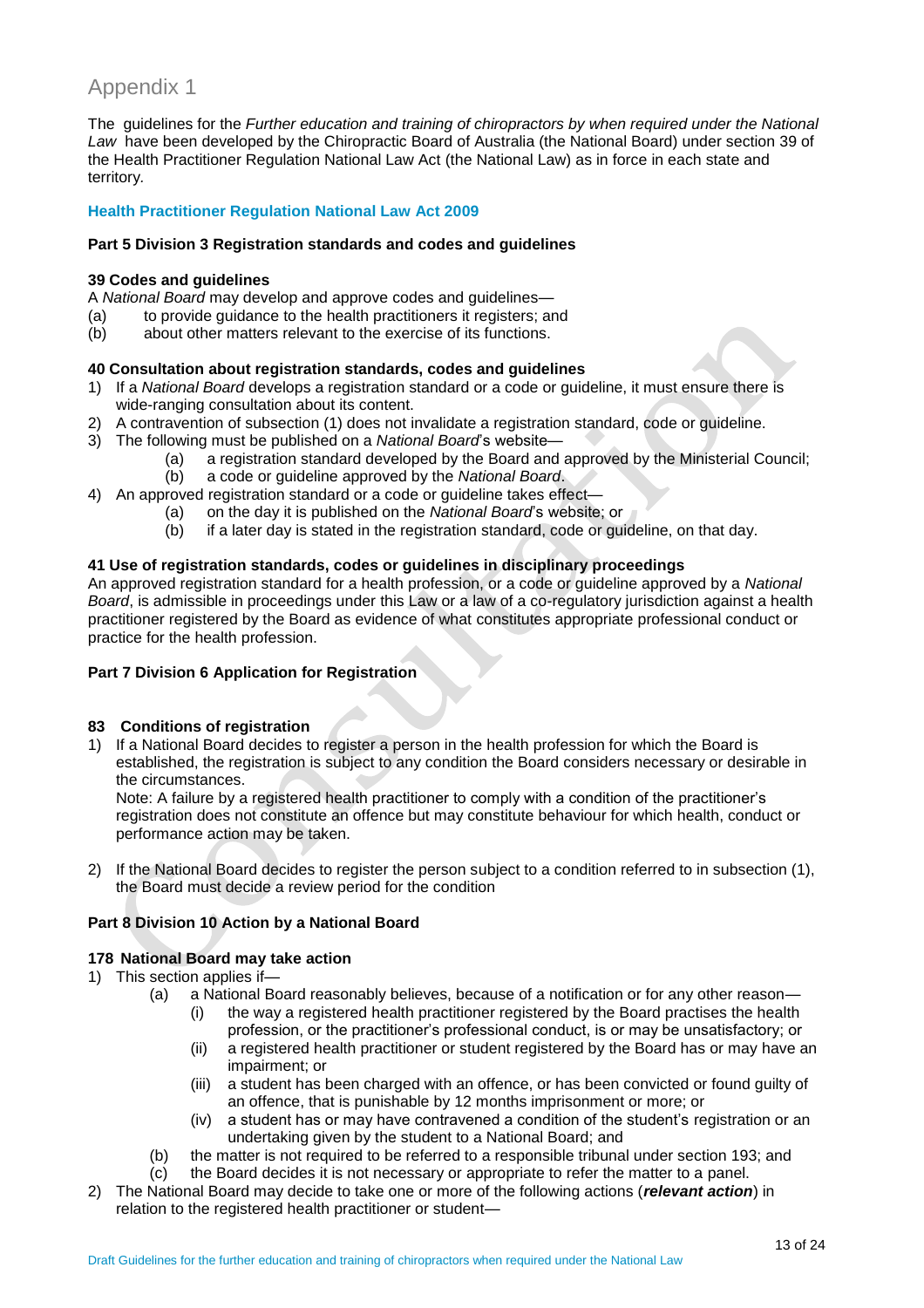- (a) caution the registered health practitioner or student;
- (b) accept an undertaking from the registered health practitioner or student;
- (c) impose conditions on the practitioner's or student's registration, including, for example, in relation to a practitioner—
	- (i) a condition requiring the practitioner to complete specified further education or training within a specified period; or
	- (ii) a condition requiring the practitioner to undertake a specified period of supervised practice; or
	- (iii) a condition requiring the practitioner to do, or refrain from doing, something in connection with the practitioner's practice; or
	- (iv) a condition requiring the practitioner to manage the practitioner's practice in a specified way; or
	- (v) a condition requiring the practitioner to report to a specified person at specified times about the practitioner's practice; or
	- (vi) a condition requiring the practitioner not to employ, engage or recommend a specified person, or class of persons;
- (d) refer the matter to another entity, including, for example, a health complaints entity, for investigation or other action.

# **Part 8 Division 11 Panels**

# **191 Decision of panel**

- 1) After hearing a matter about a registered health practitioner, a panel may decide—
	- (a) the practitioner has no case to answer and no further action is to be taken in relation to the matter; or
	- (b) one or more of the following—
		- (i) the practitioner has behaved in a way that constitutes unsatisfactory professional performance;
		- (ii) the practitioner has behaved in a way that constitutes unprofessional conduct;
		- (iii) the practitioner has an impairment;
		- (iv) the matter must be referred to a responsible tribunal under section 193;
		- (v) the matter must be referred to another entity, including, for example, a health complaints entity, for investigation or other action.
- 2) After hearing a matter about a student, a health panel may decide—
	- (a) the student has an impairment; or
	- (b) the matter must be referred to another entity, including, for example, a health complaints entity, for investigation or other action; or
	- (c) the student has no case to answer and no further action is to be taken in relation to the matter.
- 3) If a panel decides a registered health practitioner or student has an impairment, or that a practitioner has behaved in a way that constitutes unsatisfactory professional performance or unprofessional conduct, the panel may decide to do one or more of the following—
	- (a) impose conditions on the practitioner's or student's registration, including, for example, in relation to a practitioner—
		- (i) a condition requiring the practitioner to complete specified further education or training within a specified period; or
		- (ii) a condition requiring the practitioner to undertake a specified period of supervised practice; or
		- (iii) a condition requiring the practitioner to do, or refrain from doing, something in connection with the practitioner's practice; or
		- (iv) a condition requiring the practitioner to manage the practitioner's practice in a specified way; or
		- (v) a condition requiring the practitioner to report to a specified person at specified times about the practitioner's practice; or
		- (vi) a condition requiring the practitioner not to employ, engage or recommend a specified person, or class of persons;
	- (b) for a health panel, suspend the practitioner's or student's registration;
	- (c) for a performance and professional standards panel, caution or reprimand the practitioner.
- 4) If a panel decides to impose a condition on a registered health practitioner's or student's registration, the panel must also decide a review period for the condition.
- 5) A decision by a panel that a registered health practitioner has no case to answer in relation to a matter does not prevent a National Board or adjudication body taking the matter into consideration at a later time as part of a pattern of conduct or practice by the health practitioner.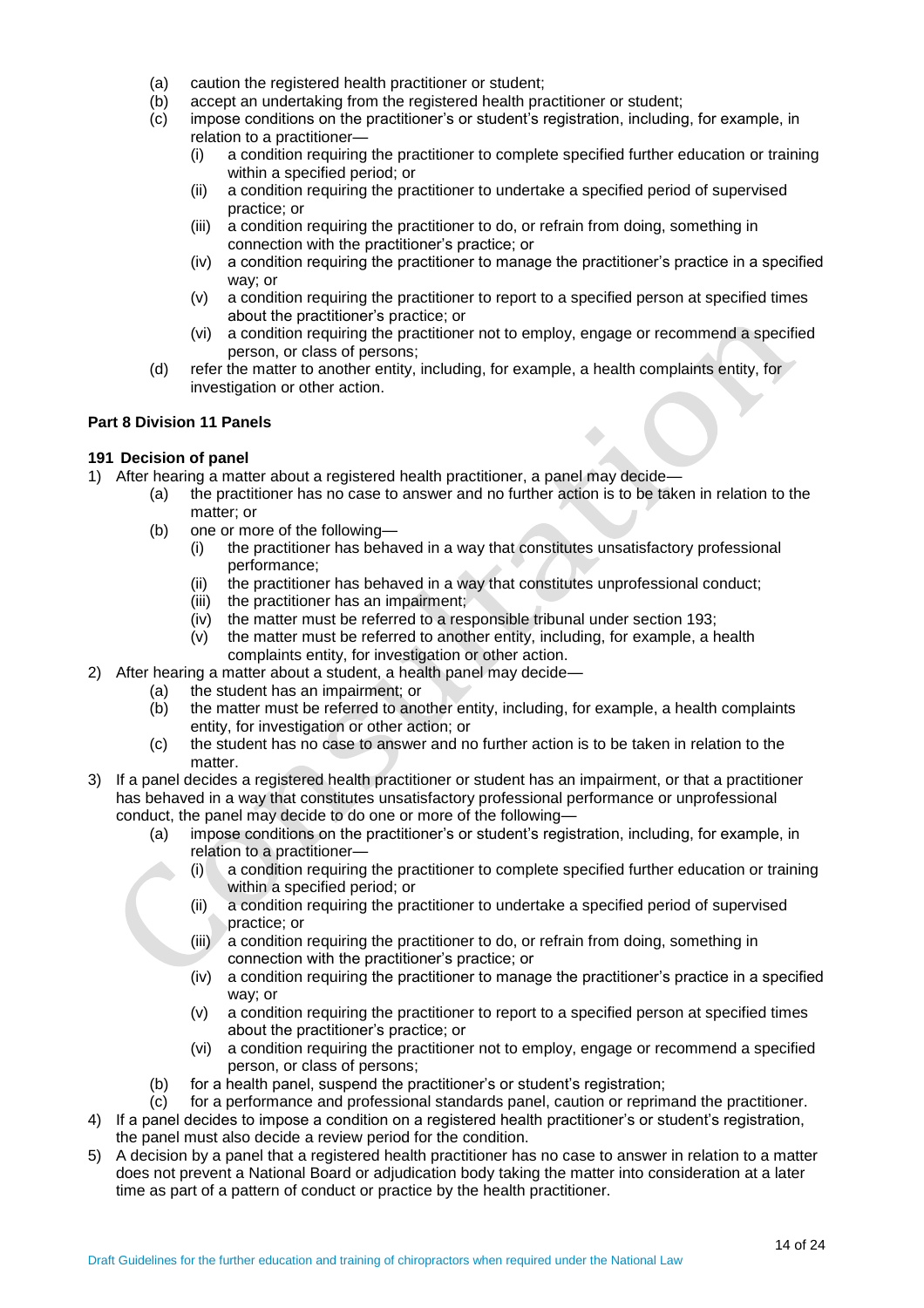### **Part 8 Division 12 Referring matter to responsible tribunals**

### **196 Decision by responsible tribunal about registered health practitioner**

- 1) After hearing a matter about a registered health practitioner, a responsible tribunal may decide—
	- (a) the practitioner has no case to answer and no further action is to be taken in relation to the matter; or
		- (b) one or more of the following—
			- (i) the practitioner has behaved in a way that constitutes unsatisfactory professional performance;
			- (ii) the practitioner has behaved in a way that constitutes unprofessional conduct;<br>(iii) the practitioner has behaved in a way that constitutes professional misconduct;
			- (iii) the practitioner has behaved in a way that constitutes professional misconduct;<br>(iv) the practitioner has an impairment;
			- the practitioner has an impairment;
			- (v) the practitioner's registration was improperly obtained because the practitioner or someone else gave the National Board that registered the practitioner information or a document that was false or misleading in a material particular; or
- 2) If a responsible tribunal makes a decision referred to in subsection (1)(b), the tribunal may decide to do one or more of the following—
	- (a) caution or reprimand the practitioner;
	- (b) impose a condition on the practitioner's registration, including, for example—
		- (i) a condition requiring the practitioner to complete specified further education or training, or to undergo counselling, within a specified period; or
		- (ii) a condition requiring the practitioner to undertake a specified period of supervised practice; or
		- (iii) a condition requiring the practitioner to do, or refrain from doing, something in connection with the practitioner's practice; or
		- (iv) a condition requiring the practitioner to manage the practitioner's practice in a specified way; or
		- (v) a condition requiring the practitioner to report to a specified person at specified times about the practitioner's practice; or
		- (vi) a condition requiring the practitioner not to employ, engage or recommend a specified person, or class of persons,
	- (c) require the practitioner to pay a fine of not more than \$30,000 to the National Board that registers the practitioner;
	- (d) suspend the practitioner's registration for a specified period;
	- (e) cancel the practitioner's registration.
- 3) If the responsible tribunal decides to impose a condition on the practitioner's registration, the tribunal must also decide a review period for the condition.
- 4) If the tribunal decides to cancel a person's registration under this Law or the person does not hold registration under this Law, the tribunal may also decide to—
	- (a) disqualify the person from applying for registration as a registered health practitioner for a specified period; or
	- (b) prohibit the person from using a specified title or providing a specified health service.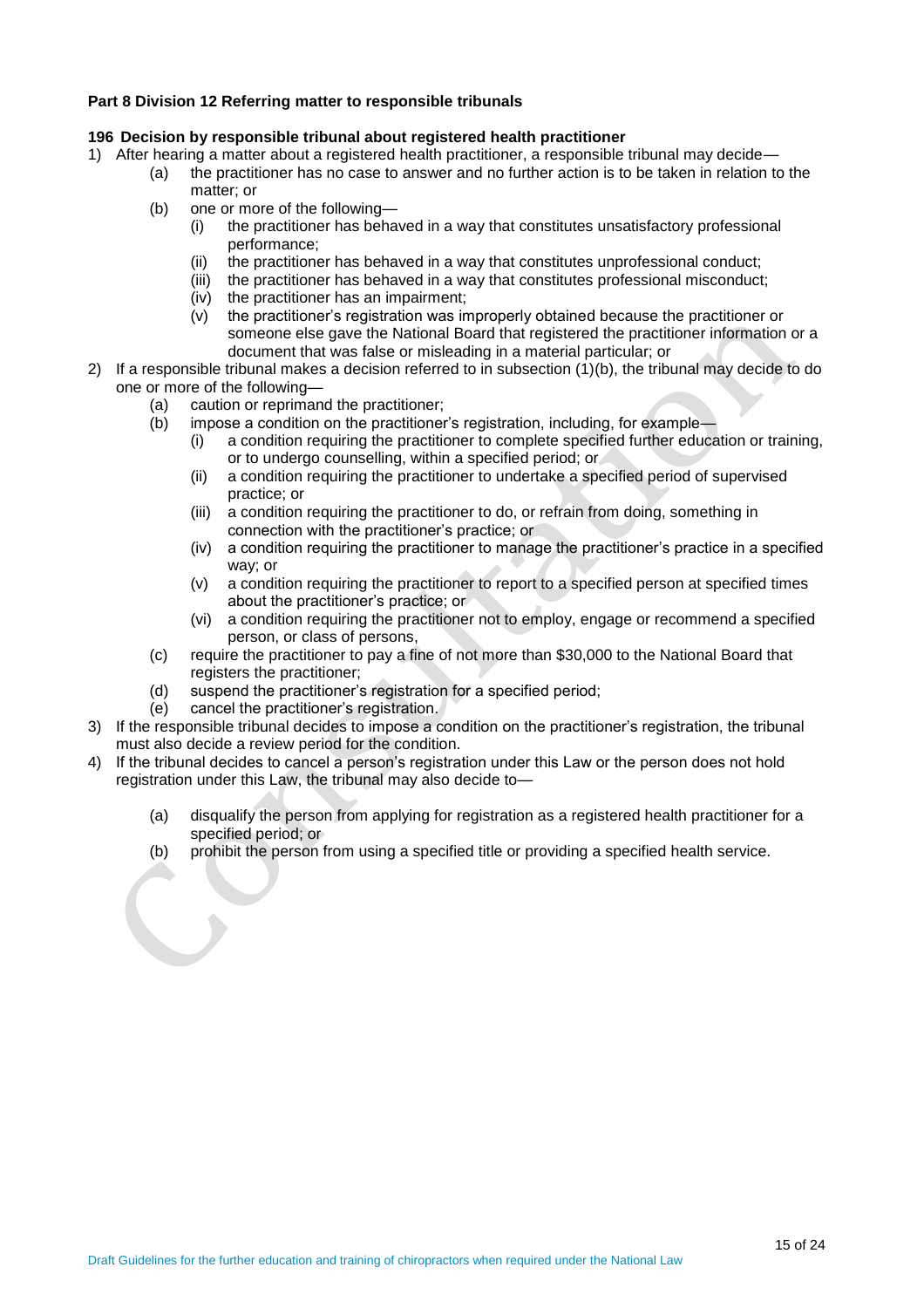# Appendix 2

# **Standard further education and training by plan**

# **PART A General Information**

| Primary Board approved person (Board approved person 1):                   |            |
|----------------------------------------------------------------------------|------------|
| Last name:                                                                 |            |
| First name:                                                                |            |
| Practice address:                                                          |            |
| Telephone:                                                                 |            |
| Work:                                                                      | Mobile:    |
| Fax:                                                                       | Signature: |
| Email:                                                                     |            |
|                                                                            |            |
| Secondary Board approved person (Board approved person 2): (if applicable) |            |
| Last name:                                                                 |            |
| First name:                                                                |            |
| Practice address:                                                          |            |
| Telephone:                                                                 |            |
| Work:                                                                      | Mobile:    |
| Fax:                                                                       | Signature: |
| Email:                                                                     |            |
|                                                                            |            |
| <b>Practitioner:</b>                                                       |            |
| Last name:                                                                 |            |
| First name:                                                                |            |
| Postal address:                                                            |            |
| Telephone:                                                                 |            |
| Work:                                                                      | Mobile:    |
| Fax:                                                                       | Signature: |
| Email:                                                                     |            |
|                                                                            |            |
|                                                                            |            |
|                                                                            |            |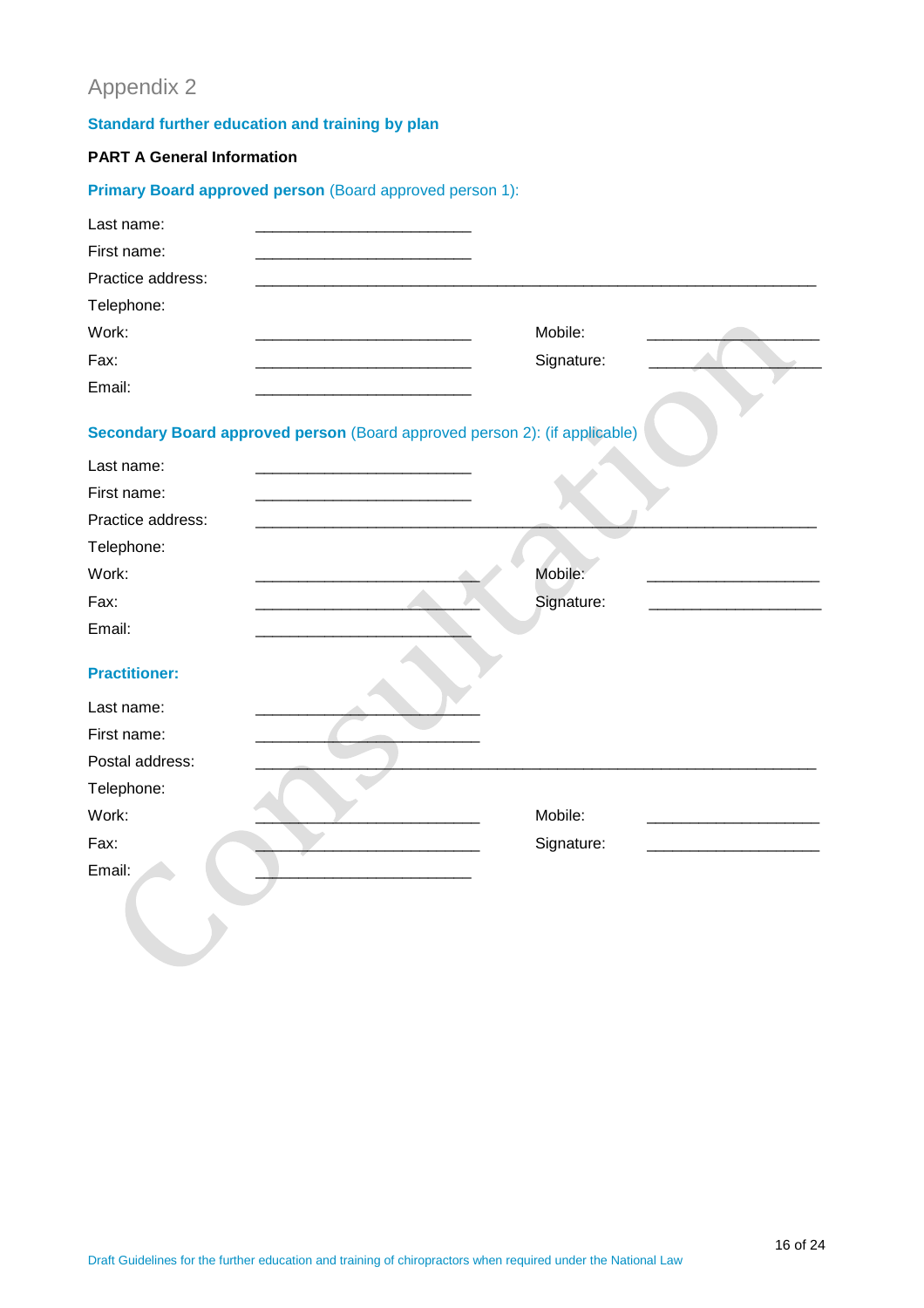### **PART B: Further education and training learning plan.**

### **Requirements**

**Origin:** Board decision / Tribunal decision / Panel decision / Other

### **Details/Background:**

### **Purpose:**

The purpose of this program is to provide the participant with a supported opportunity to undertake further education in areas previously not undertaken and/or to refresh knowledge and skills that are no longer current.

### **Requirements:**

The requirements of the program as follows:

- To complete the approved program according to the learning plan schedule outlined
- To complete the objectives specified below
- $\bullet$  ...

### **Specific Objectives:**

The specific objectives to be achieved as part of the supervision are:

- To increase the practitioner's knowledge, awareness and understanding of….
- $\bullet$  ...

### **Time period:**

From: \_\_\_\_\_\_\_\_\_\_\_\_\_\_\_\_\_\_\_ To: \_\_\_\_\_\_\_\_\_\_\_\_\_\_\_\_\_\_

# **Standards**

The standards that are to apply in the construction/review of any material are as follows:

- Codes and Guidelines published by the Chiropractic Board of Australia [\(http://www.chiropracticboard.gov.au/Codes-Guidelines.aspx\)](http://www.chiropracticboard.gov.au/Codes-Guidelines.aspx)
- Principles of practice and competency based standards produced by CCEA Inc [\(http://www.ccea.com.au\)](http://www.ccea.com.au/)
- Best practices and any relevant scholarly literature reviewed in accord with the standards required by the National Board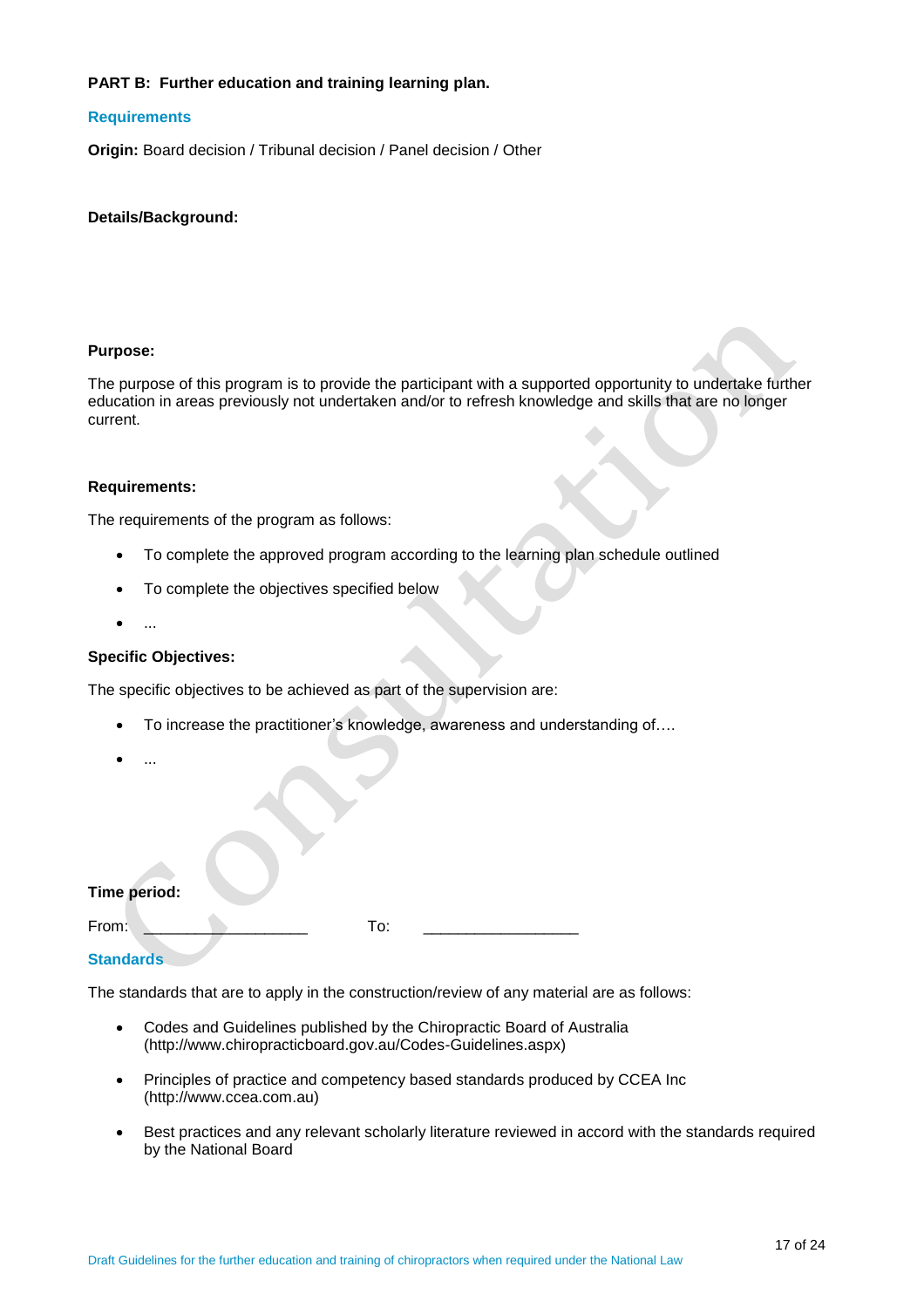#### **Modes of Delivery**

Given the nature of these programs, aside from occasional face to face meetings, the majority of the counselling in most cases can be done by teleconference, and documents transmitted by mail or electronic means. This model of delivery causes the least impost on all parties and provides greatest flexibility. This process is consistent with the principles of providing practitioners with a supported method to undertake professional improvement.

The agreed modes of delivery in this plan are:

 $\bullet$  ....

### **Range of activities**

The range of activities that a Board approved person may require the practitioner to undertake to facilitate the required outcomes of the approved plan can include (but are not limited to):

| <b>Fault Finding</b><br>$\bullet$      | <b>Group Discussions</b>                                                      |
|----------------------------------------|-------------------------------------------------------------------------------|
| Role Plays<br>$\bullet$                | Preparation of reports, assignments or<br>$\bullet$<br>other written material |
| <b>Verbal Questioning</b><br>$\bullet$ | Review of documents and readings                                              |
| Verbal Presentations                   | Self Assessment/Critical Reflection                                           |
| <b>Written Presentations</b>           | Portfolio Compilation                                                         |

### **Reporting schedule:**

| $1st$ Report -    | days from commencement |  |
|-------------------|------------------------|--|
| $2^{nd}$ Report - | days from commencement |  |
| $3rd$ Report -    | days from commencement |  |
| $4th$ Report -    | days from commencement |  |

### Additional reports:

# **Financial arrangements:**

**The estimated total cost associated with this program is: \$\_\_\_\_\_\_\_\_\_\_**

This comprises of the following amounts:

- $\text{\$} \qquad \qquad \text{for}$
- $\frac{1}{2}$  for
- $\frac{1}{2}$  for
- $\text{\$}$  for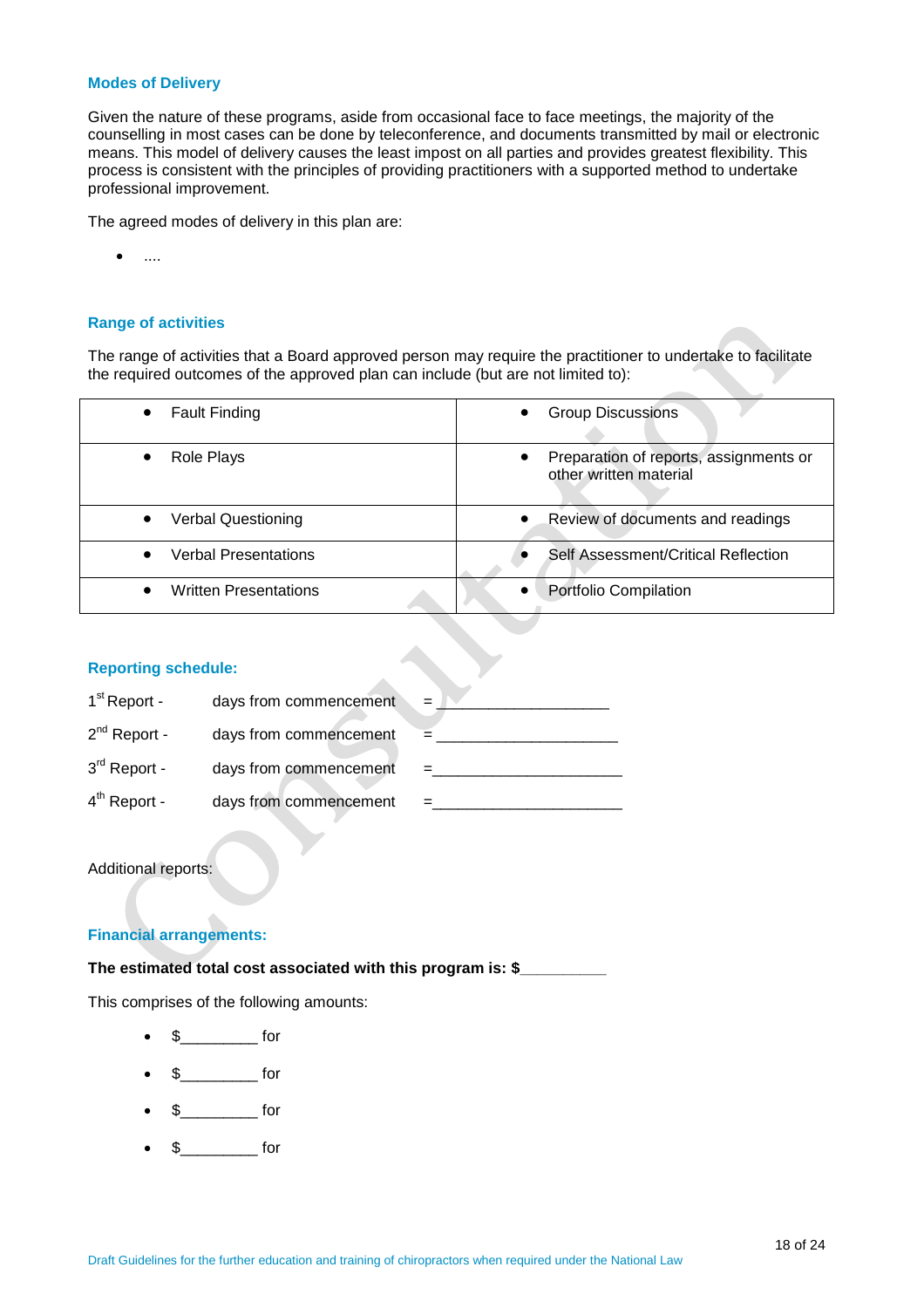The practitioner is responsible for costs payable to the Board approved person to the amount of:  $$$ 

This may be progressively payable upon the receipt of an appropriate tax invoice from the Board approved person according to the following schedule:

- Payment #1 of \$
- Payment #2 of \$\_\_\_\_\_\_\_\_\_\_
- Payment #3 of \$\_\_\_\_\_\_\_\_\_\_\_\_

### **Learning Plan:**

SESSION 1: ORIENTATION & OVERVIEW

Proposed Topics:

- Overview of approved program and proposed structure
- Overview of complaint/issue that gave rise to the requirement for further education and training (by mentoring and/or counselling)
- Review the required objectives and outcomes of the approved plan.
- Determine with the practitioner any further areas that are to be addressed in the program

Proposed Outcome(s):

 Enable the practitioner and mentor to achieve a clear understanding of the issues involved and to mutually determine a program that best caters to the practitioner's learning needs

Further Practitioner Activities:

### SESSION 2: [insert title]

Proposed Topics:

- $\bullet$  ...
- ...

 $\bullet$  ... Proposed Outcome(s):

- ...
- ...

Further Practitioner Activities:

- ...
- ...

### SESSION 3: ...

…

SESSION 4…

….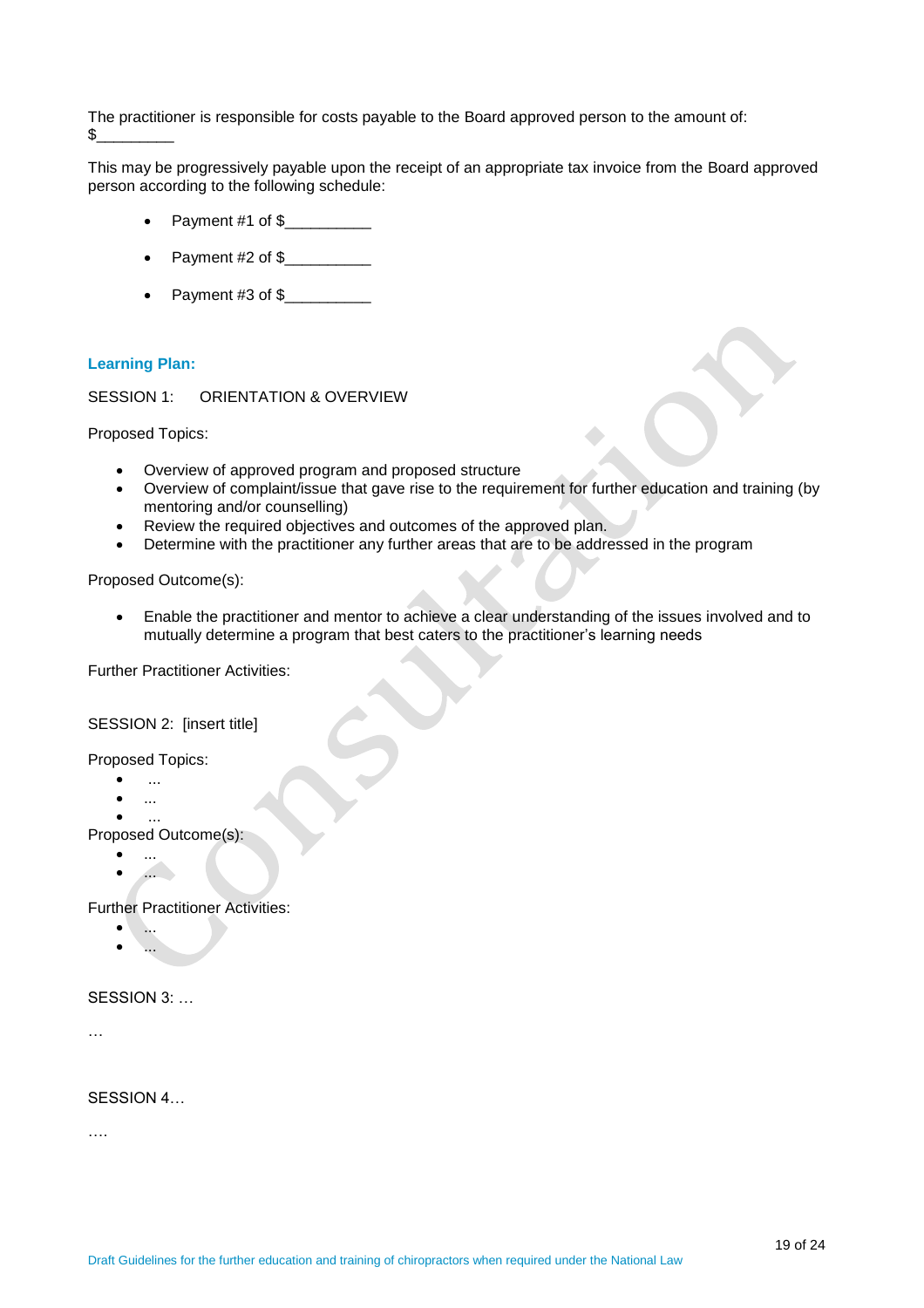# **Agreed by:**

| Board approved person: |                                           |  |
|------------------------|-------------------------------------------|--|
|                        |                                           |  |
| Practitioner:          |                                           |  |
|                        |                                           |  |
|                        |                                           |  |
|                        | Date approved by the Board: _____________ |  |
|                        |                                           |  |
|                        |                                           |  |
|                        |                                           |  |
|                        |                                           |  |
|                        |                                           |  |
|                        |                                           |  |
|                        |                                           |  |
|                        |                                           |  |
|                        |                                           |  |
|                        |                                           |  |
|                        |                                           |  |
|                        |                                           |  |
|                        |                                           |  |
|                        |                                           |  |
|                        |                                           |  |
|                        |                                           |  |
|                        |                                           |  |
|                        |                                           |  |
|                        |                                           |  |
|                        |                                           |  |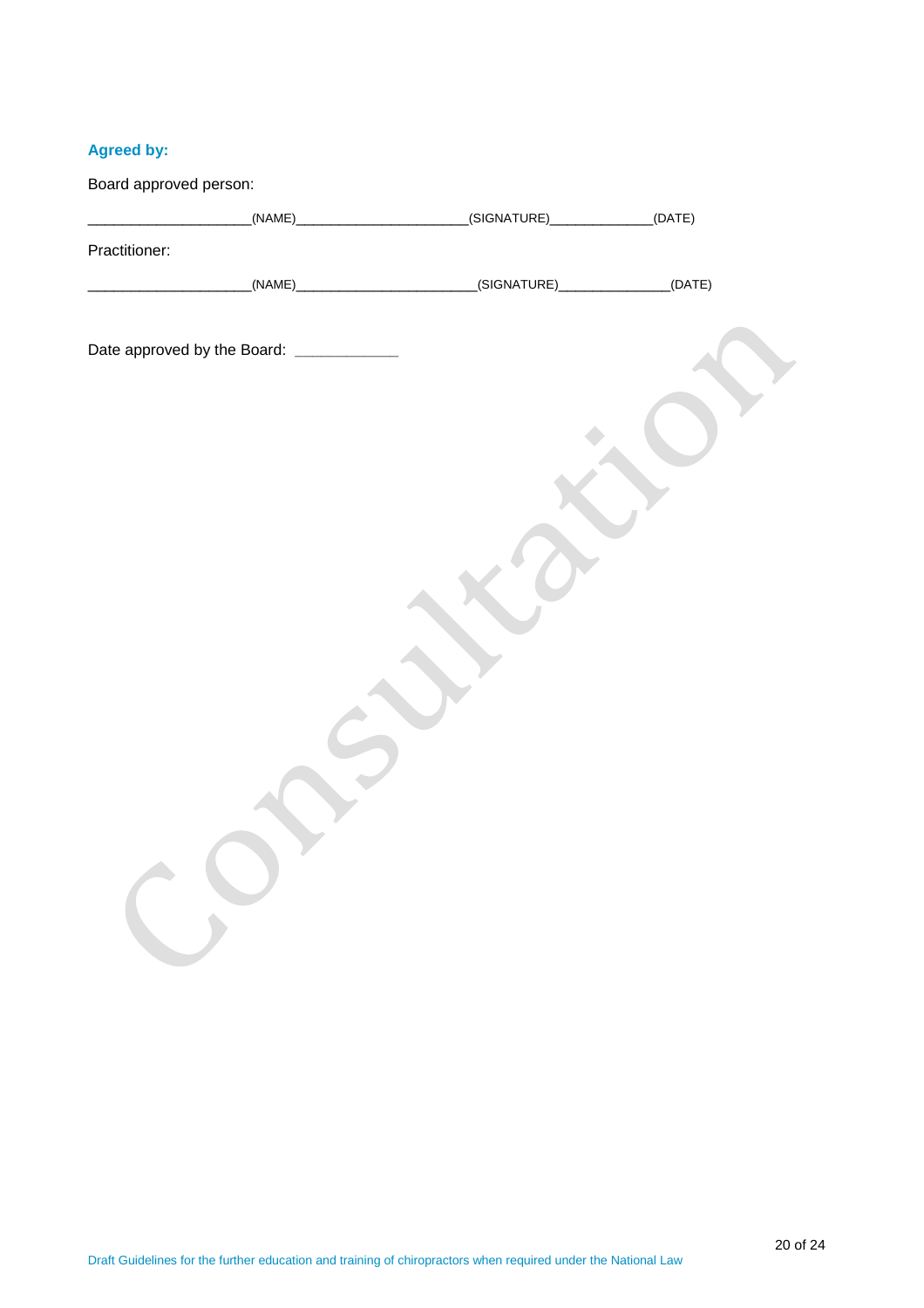# **Appendix 3:**

| <b>Reporting Template</b>                   |
|---------------------------------------------|
| <b>Details:</b>                             |
|                                             |
| Practitioner:                               |
| <b>Report Submitted by:</b>                 |
| <b>Date of Report:</b>                      |
| <b>Report number:</b>                       |
| Progress towards objectives:                |
| Session #                                   |
| Session #                                   |
| <b>Overall impression:</b>                  |
| <b>Additional comments/recommendations:</b> |
| Next Report due:                            |
| <b>Authorisation:</b>                       |
| Name:                                       |
| Signature:                                  |
| Date:                                       |

Date report accepted by the National Board: \_\_\_\_\_\_\_\_\_\_\_\_\_\_\_\_\_\_\_\_\_\_\_\_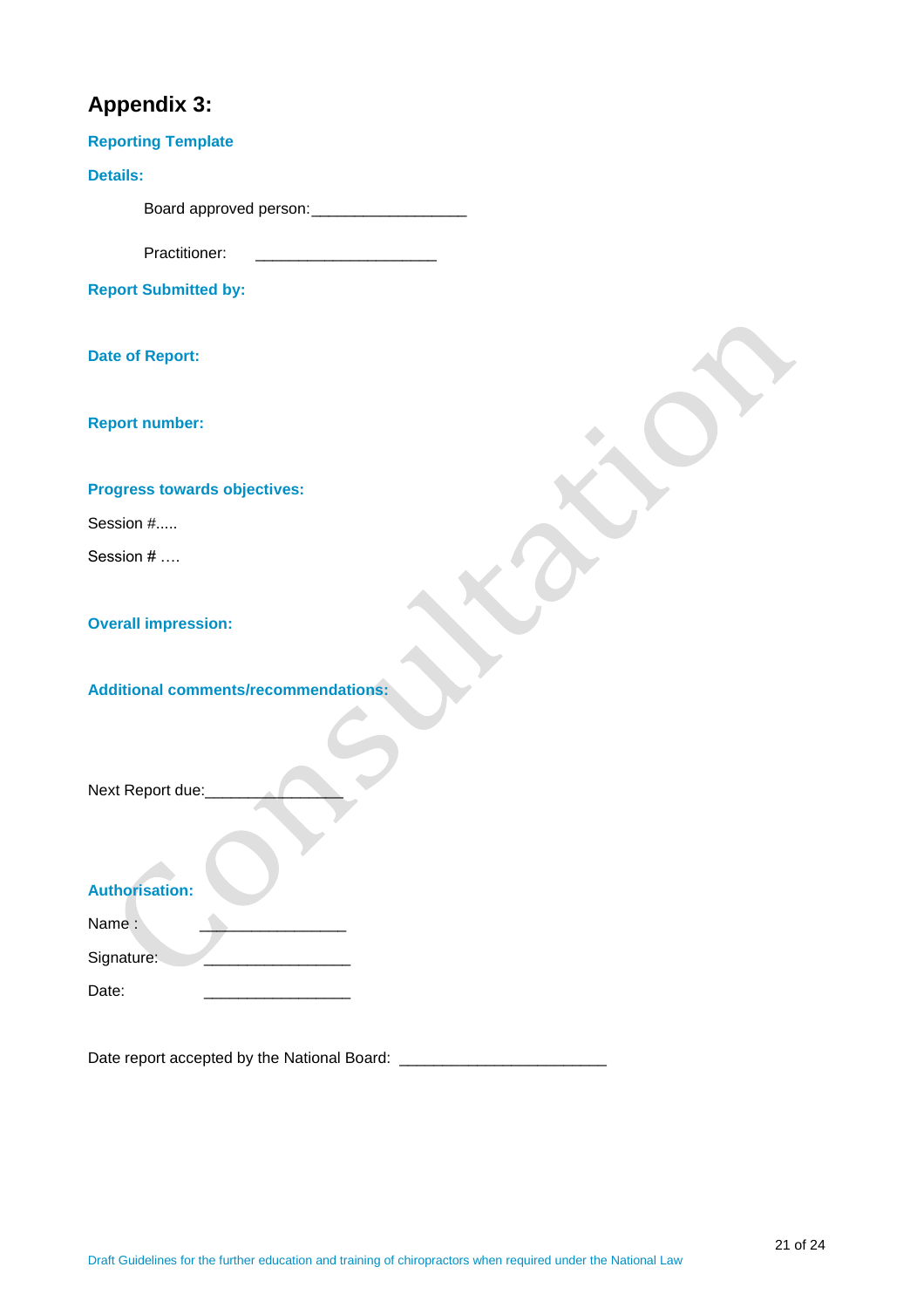# Attachment 2:

# Board's Statement of assessment against AHPRA's procedures for development of registration standards & COAG principles for best practice regulation

The Australian Health Practitioner Regulation Agency (AHPRA) has *Procedures for the Development of Registration Standards* which are available at: [www.ahpra.gov.au](http://www.ahpra.gov.au/)

These procedures have been developed by AHPRA in accordance with section 25 of the *Health Practitioner Regulation National Law* as in force in each state and territory (the National Law) which requires AHPRA to establish procedures for the purpose of ensuring that the National Registration and Accreditation Scheme operates in accordance with good regulatory practice.

Below is the Chiropractic Board of Australia's assessment of its proposed *Guidelines for the further education and training of chiropractors when required under the National Law against the three elements* outlined in the AHPRA procedures.

**1. The proposal takes into account the National Scheme's objectives and guiding principles set out in section 3 of the National Law**

### **National Board assessment**

The National Board considers that these guidelines support the principles of section 3 of the National Law because they support the sustenance of a competent and ethical chiropractic workforce.

The provisions that may give rise to the requirements for further education and training are set out in sections 83, 179, 191, and 196 of the National Law. Predominantly, the requirement for further education and training arises from the health, conduct or performance provisions set out in Part 8 of the National Law. These guidelines only provide structure and set out the expectations of the National Board as they relate to the further education and training of chiropractors required under the National Law to ensure consistency, efficiency, effectiveness and transparency.

### **2. The consultation requirements of the National Law are met**

### **Board assessment**

The National Law requires wide-ranging consultation on proposed registration standards, codes and guidelines (section 40). The National Law also requires the National Board to consult other Boards on matters of shared interest.

The National Board is ensuring that there is public exposure of its proposals and the opportunity for public comment by undertaking a 6 week public consultation process subsequent to this 4 week preliminary consultation process. The public consultation phase of this process will include the publication of the consultation impact paper (and attachments) on its website.

The National Board will also draw this paper to the attention of the 13 other National Boards, and key stakeholders in both preliminary and public phases of the consultation process.

The National Board will take into account the feedback it receives say prior to approval by the National Board.

### **3. The proposal takes into account the COAG Principles for Best Practice Regulation**

#### **Board assessment**

In developing the draft proposal for consultation, the National Board has taken into account the Council of Australian Governments (COAG) *Principles for Best Practice Regulation*.

As an overall statement, the National Board has taken care not to propose unnecessary regulatory burdens that would create unjustified costs for the profession or the community.

The National Board makes the following assessment specific to each of the COAG Principles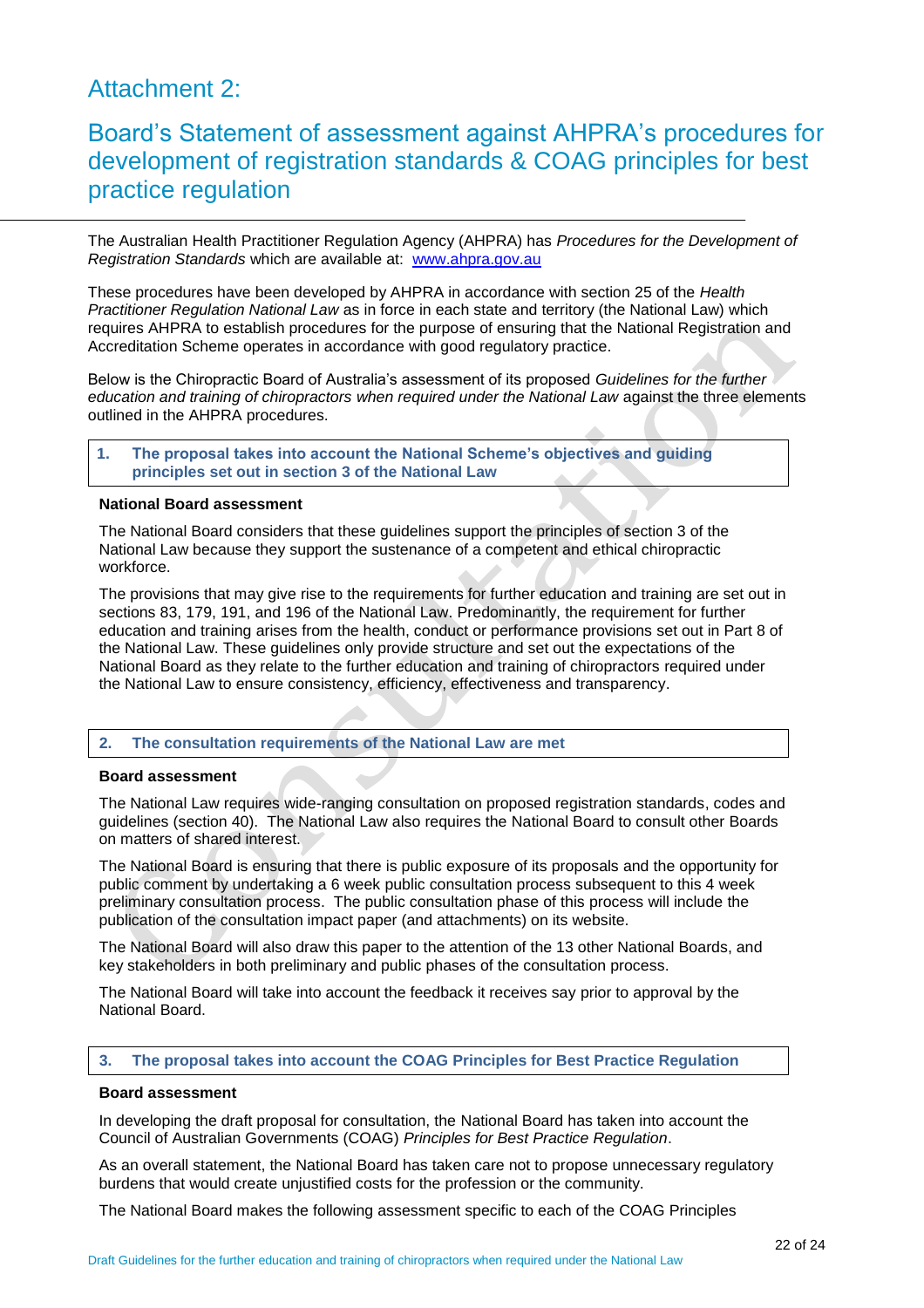### **A. Whether the proposal is the best option for achieving the proposal's stated purpose and protection of the public**

#### **Board assessment**

The National Board considers that the draft guideline supports an approach that will engage practitioners who are deemed under the National Law to require further education and training in a process that provides for valid and reliable outcomes, and has an appropriate reporting structure in order to ensure that outcomes are achieved by the practitioner.

Given that the requirement for further education and training is set out in the National Law, no power to enforce or prescribe the process such as registration standard was required nor desired by the National Board. A clear guideline supporting a consistent process was thought to provide the optimum outcome in terms of consistency and transparency whilst still providing sufficient enforcement capability should non-compliance be of concern in a particular matter.

### **B. Whether the proposal results in an unnecessary restriction of competition among health practitioners**

#### **Board assessment**

The National Board considers that the draft guidelines do not impose an unnecessary restriction on competition among practitioners. This draft guideline seeks to provide a framework to support an efficient and effective delivery of remedial education to practitioners who have had this requirements imposed on them the provisions set out in Parts 7 and 8 of the National Law.

### **C. Whether the proposal results in an unnecessary restriction of consumer choice**

### **Board assessment**

The National Board considers that the draft guideline has no negative impact on consumer choice. Indeed in the longer term, it may have a positive effect by being part of a process that supports retraining and retaining practitioners to be valuable members of the health care community who otherwise may be lost to the health care workforce.

### **D. Whether the overall costs of the proposal to members of the public and/or registrants and/or governments are reasonable in relation to the benefits to be achieved**

### **Board assessment**

At this stage, the National Board considers that individual practitioners financing their own customised training programs is the most efficient and effective way to conduct this activity. If the National Board were to fund the process, the National Board would need to consider whether the costs of such programs would have to be borne by the collective of the profession via an above CPI increase in registration fees as this is a self-funding scheme. Historically this cost was not borne by the previous State and Territory Boards nor the broader profession but by the individual. There would be no change to these arrangements under this guideline.

### **E. Whether the requirements are clearly stated using 'plain language' to reduce uncertainty, enable the public to understand the requirements, and enable understanding and compliance by registrants**

### **Board assessment**

The National Board considers that this guideline has been written in plain English that is understandable to members of the profession. By way of example, the use of dot points, numbered points and headed sections has been used to obtain clarity consistent with the principals of plain English writing.

**F. Whether the Board has procedures in place to ensure that the proposed registration standard, code or guideline remains relevant and effective over time**